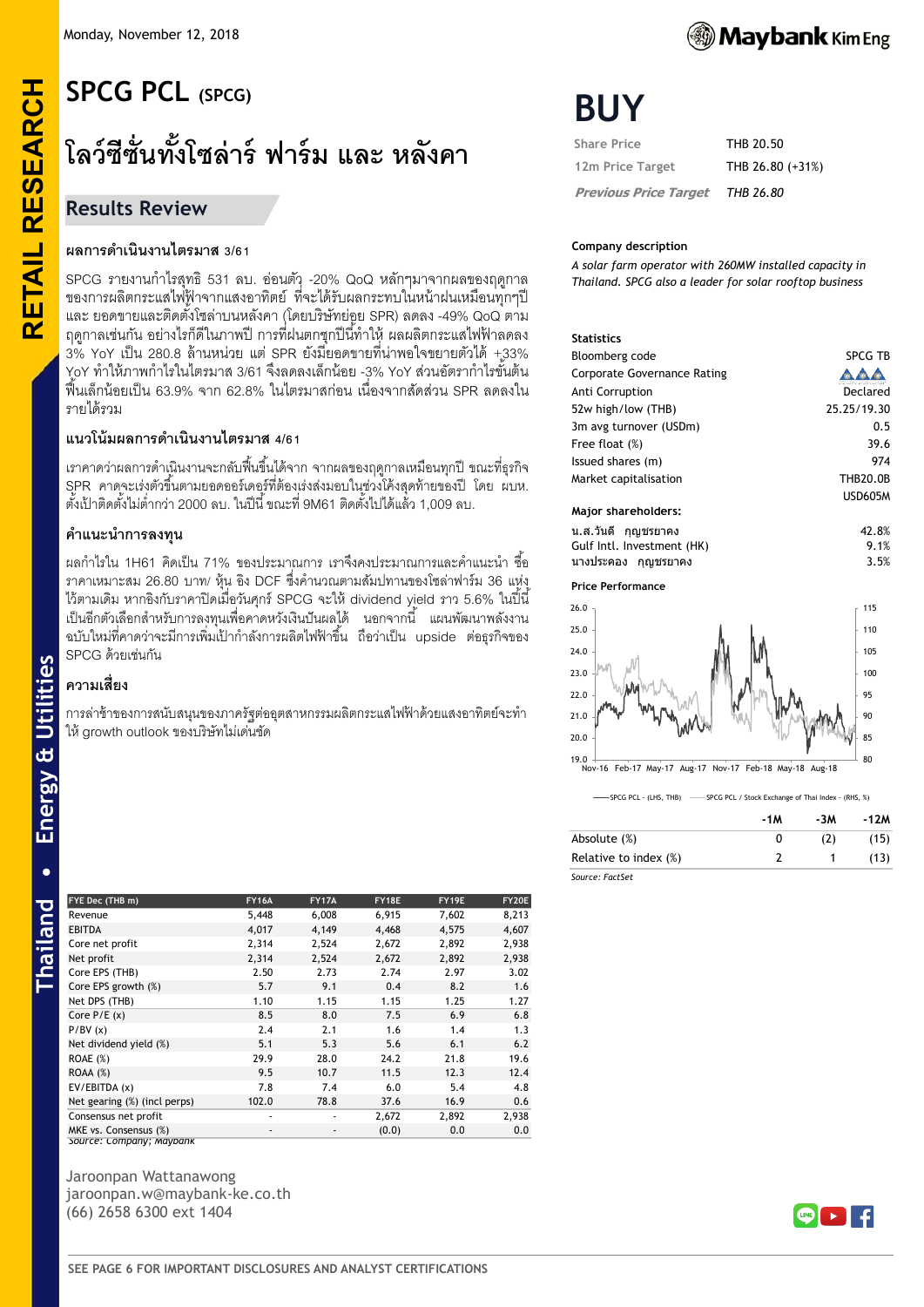| Quarterly income statement                |       |       |            |       |           |                                                         |
|-------------------------------------------|-------|-------|------------|-------|-----------|---------------------------------------------------------|
| $(Bt$ mn)                                 | 3018  | 2018  | QoQ        | 3017  | YoY       | Note                                                    |
| Revenues                                  | 1.218 | 1.540 | $(20.9\%)$ | 1.212 |           | 0.5% low season for solar farm & slow rooftop sales     |
| <b>COGS</b>                               | 440   | 572   | $(23.1\%)$ | 387   | 13.5%     |                                                         |
| Gross profits                             | 778   | 968   | (19.6%)    | 824   | $(5.6\%)$ |                                                         |
| Gross margin (%)                          | 63.9% | 62.8% |            | 68.0% |           |                                                         |
| SG&A                                      | 75    | 105   | (28.6%)    | 67    |           | 11.4% Warehouse rental expenses due to rooftop business |
| Operating profit                          | 703   | 863   | (18.5%)    | 757   | $(7.1\%)$ |                                                         |
| Operating margin (%)                      | 57.7% | 56.0% |            | 62.5% |           |                                                         |
| <b>EBITDA</b>                             | 704   | 1.025 | (31.3%)    | 921   | (23.5%)   |                                                         |
| EBITDA margin (%)                         | 57.8% | 66.5% |            | 76.0% |           |                                                         |
| Interest expense                          | 124   | 131   | $(4.9\%)$  | 153   |           | (18.8%) due to debt refiancing by debenture earlier     |
| Norm alised earning                       | 531   | 660   | $(19.5\%)$ | 545   | (2.5%)    |                                                         |
| Extra ordinary gain (loss)                |       |       |            |       |           |                                                         |
| - Forex gain (loss)                       | 0     | 0     | n.m.       | 0     | n.m.      |                                                         |
| - Gains on convertible bonds cancellation | 0     | 0     | n.m.       | 0     | n.m.      |                                                         |
| - Sell of fixed asset                     | 0     | 0     | n.m.       | 0     | n.m.      |                                                         |
| Net profit                                | 531   | 660   | (19.5%)    | 545   | (2.5%)    |                                                         |
| EPS (Bt) before extra item                | 0.55  | 0.68  | $(19.1\%)$ | 0.59  | (6.8%)    |                                                         |
| $\textbf{IPS}(\textbf{B})$                | 0.55  | 0.68  | $(19.1\%)$ | 0.59  | (6.8%)    |                                                         |
| Source: Company reports and MBKET         |       |       |            |       |           |                                                         |
| Key operational figures                   |       |       |            |       |           |                                                         |
|                                           | 3018  | 2018  | QoQ        | 3Q17  | YoY       | Note                                                    |
| SPR (Rooftop sales)                       | 212   | 417   | $(49.2\%)$ | 159   | 33.2%     |                                                         |
|                                           |       |       |            |       |           |                                                         |
| Solar farms (units)                       | 37    | 36    | 2.8%       | 36    | 2.8%      |                                                         |
| Installed capacity (MW)                   | 260   | 260   | 0.0%       | 260   | 0.0%      |                                                         |
| Source: Company reports and MBKET         |       |       |            |       |           |                                                         |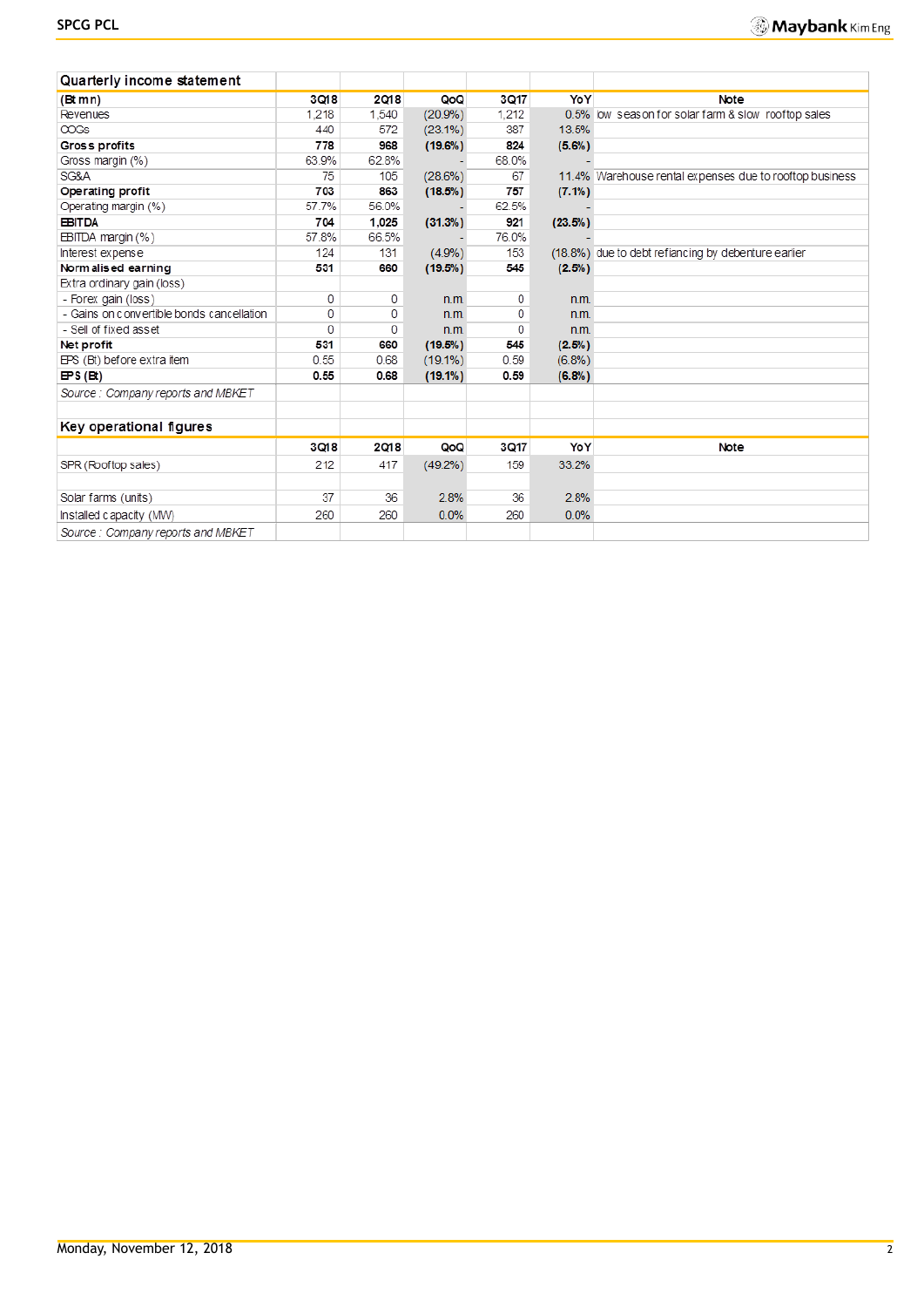| FYE 31 Dec                          | <b>FY16A</b> | <b>FY17A</b> | FY18E     | FY19E      | FY20E      |
|-------------------------------------|--------------|--------------|-----------|------------|------------|
| <b>Key Metrics</b>                  |              |              |           |            |            |
| $P/E$ (reported) $(x)$              | 8.3          | 7.9          | 7.5       | 6.9        | 6.8        |
| Core $P/E(x)$                       | 8.5          | 8.0          | 7.5       | 6.9        | 6.8        |
| P/BV(x)                             | 2.4          | 2.1          | 1.6       | 1.4        | 1.3        |
| P/NTA(x)                            | 2.4          | 2.1          | 1.6       | 1.4        | 1.3        |
| Net dividend yield (%)              | 5.1          | 5.3          | 5.6       | 6.1        | 6.2        |
| FCF yield (%)                       | 21.1         | 16.0         | 16.3      | 17.6       | 17.9       |
| EV/EBITDA (x)                       | 7.8          | 7.4          | 6.0       | 5.4        | 4.8        |
| EV/EBIT(x)                          | 9.3          | 8.7          | 7.4       | 6.6        | 5.9        |
|                                     |              |              |           |            |            |
| INCOME STATEMENT (THB m)            |              |              |           |            |            |
| Revenue                             | 5,448.1      | 6,008.4      | 6,915.3   | 7,601.7    | 8,212.7    |
| Gross profit                        | 3,528.4      | 3,731.7      | 4,065.9   | 4,176.3    | 4,211.3    |
| <b>EBITDA</b>                       | 4,016.9      | 4,148.8      | 4,468.0   | 4,575.1    | 4,606.7    |
| <b>EBIT</b>                         | 3,372.7      | 3,506.0      | 3,631.4   | 3,738.5    | 3,770.1    |
| Net interest income /(exp)          | (745.2)      | (618.2)      | (535.9)   | (386.9)    | (270.8)    |
| Associates & JV                     | (0.6)        | (0.9)        | (1.0)     | (1.0)      | (1.1)      |
| Exceptionals                        | 0.0          | 0.0          | 0.0       | 0.0        | 0.0        |
| Other pretax income                 | 0.0          | 0.0          | 0.0       | 0.0        | 0.0        |
| Pretax profit                       | 2,626.9      | 2,886.9      | 3,094.6   | 3,350.6    | 3,498.2    |
| Income tax                          | (9.5)        | (64.8)       | (67.2)    | (95.4)     | (188.6)    |
| <b>Minorities</b>                   | (303.2)      | (297.8)      | (355.7)   | (363.5)    | (371.4)    |
| Discontinued operations             | 0.0          | 0.0          | 0.0       | 0.0        | 0.0        |
| Reported net profit                 | 2,314.3      | 2,524.3      | 2,671.7   | 2,891.7    | 2,938.2    |
| Core net profit                     | 2,314.3      | 2,524.3      | 2,671.7   | 2,891.7    | 2,938.2    |
|                                     |              |              |           |            |            |
| <b>BALANCE SHEET (THB m)</b>        |              |              |           |            |            |
| Cash & Short Term Investments       | 3,359.7      | 1,787.0      | 2,472.3   | 2,784.4    | 3,698.4    |
| Accounts receivable                 | 855.8        | 1,525.9      | 1,728.8   | 1,900.4    | 2,053.2    |
| Inventory                           | 116.2        | 709.1        | 949.8     | 1,141.8    | 1,333.8    |
| Reinsurance assets                  | 0.0          | 0.0          | 0.0       | 0.0        | 0.0        |
| Property, Plant & Equip (net)       | 17,743.7     | 17,175.8     | 16,528.5  | 15,782.0   | 15,035.4   |
| Intangible assets                   | 107.6        | 99.3         | 0.0       | 0.0        | 0.0        |
| Investment in Associates & JVs      | 471.4        | 722.0        | 722.0     | 722.0      | 722.0      |
| Other assets                        | 1,577.9      | 1,007.6      | 1,058.0   | 1,110.9    | 1,166.4    |
| <b>Total assets</b>                 | 24,232.3     | 23,026.6     | 23,459.4  | 23,441.4   | 24,009.2   |
| ST interest bearing debt            | 2,705.6      | 2,952.8      | 2,290.0   | 1,700.0    | 1,700.0    |
| Accounts payable                    | 1,032.2      | 1,085.8      | 1,424.7   | 1,712.7    | 2,000.7    |
| Insurance contract liabilities      | 0.0          | 0.0          | 0.0       | 0.0        | 0.0        |
| LT interest bearing debt            | 10,615.3     | 7,663.0      | 5,499.9   | 3,799.9    | 2,099.9    |
| Other liabilities                   | 113.0        | 117.0        | 119.0     | 120.0      | 122.0      |
| <b>Total Liabilities</b>            | 14,466.4     | 11,818.4     | 9,333.2   | 7,333.1    | 5,923.0    |
| <b>Shareholders Equity</b>          | 8,294.6      | 9,714.8      | 12,379.1  | 14,102.5   | 15,816.5   |
| Minority Interest                   | 1,471.3      | 1,493.4      | 1,747.1   | 2,005.8    | 2,269.7    |
| <b>Total shareholder equity</b>     | 9,765.9      | 11,208.2     | 14,126.2  | 16,108.3   | 18,086.2   |
| <b>Total liabilities and equity</b> | 24,232.3     | 23,026.6     | 23,459.4  | 23,441.4   | 24,009.2   |
|                                     |              |              |           |            |            |
| CASH FLOW (THB m)                   |              |              |           |            |            |
| Pretax profit                       | 2,626.9      | 2,886.9      | 3,094.6   | 3,350.6    | 3,498.2    |
| Depreciation & amortisation         | 644.2        | 642.8        | 836.6     | 836.6      | 836.6      |
| Adj net interest (income)/exp       | 745.2        | 618.2        | 535.9     | 386.9      | 270.8      |
| Change in working capital           | 971.5        | (1, 209.4)   | (104.7)   | (75.6)     | (56.7)     |
| Cash taxes paid                     | (9.5)        | (64.8)       | (67.2)    | (95.4)     | (188.6)    |
| Other operating cash flow           | $0.0\,$      | 0.0          | 0.0       | 0.0        | 0.0        |
| Cash flow from operations           | 4,271.3      | 3,334.6      | 3,353.8   | 3,601.3    | 3,665.0    |
| Capex                               | (90.6)       | (89.7)       | (90.0)    | (90.0)     | (90.0)     |
| Free cash flow                      | 4,180.7      | 3,244.9      | 3,263.8   | 3,511.3    | 3,575.0    |
| Dividends paid                      | (1, 229.0)   | (1, 255.7)   | (1,092.3) | (1, 168.3) | (1, 224.3) |
| Equity raised / (purchased)         | 0.0          | 0.0          | 1,085.0   | 0.0        | 0.0        |
| Change in Debt                      | (2,482.5)    | (2,706.5)    | (2,825.9) | (2, 290.0) | (1,700.0)  |
| Other invest/financing cash flow    | (90.4)       | 609.2        | 213.6     | 217.5      | 221.5      |
| Effect of exch rate changes         | 0.0          | 0.0          | 0.0       | 0.0        | 0.0        |
| Net cash flow                       | 378.9        | (109.1)      | 642.1     | 267.5      | 868.2      |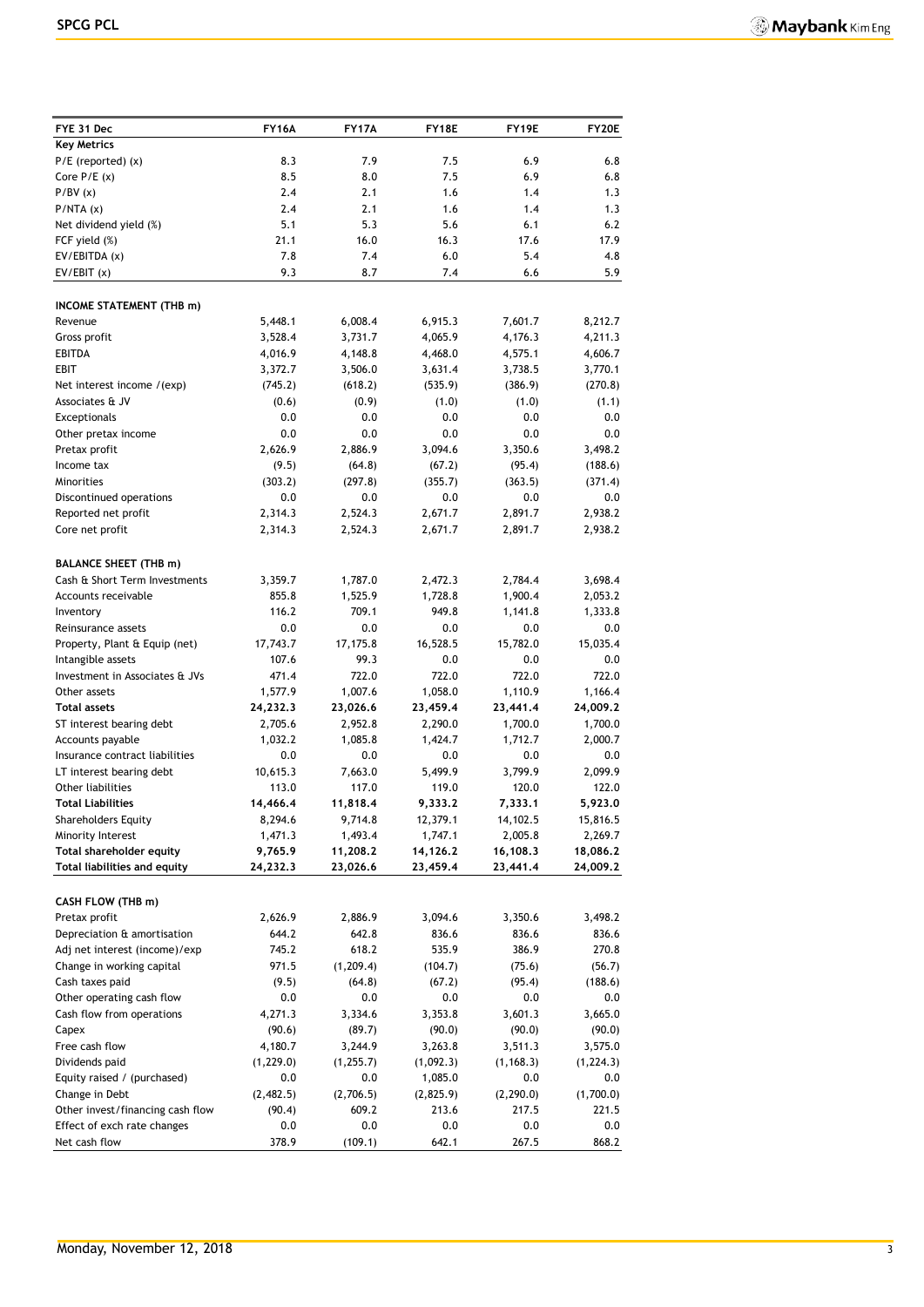| FYE 31 Dec                    | <b>FY16A</b> | <b>FY17A</b> | FY18E   | FY19E   | <b>FY20E</b> |
|-------------------------------|--------------|--------------|---------|---------|--------------|
| <b>Key Ratios</b>             |              |              |         |         |              |
| Growth ratios (%)             |              |              |         |         |              |
| Revenue growth                | 9.0          | 10.3         | 15.1    | 9.9     | 8.0          |
| EBITDA growth                 | 2.1          | 3.3          | 7.7     | 2.4     | 0.7          |
| EBIT growth                   | 2.4          | 4.0          | 3.6     | 2.9     | 0.8          |
| Pretax growth                 | 9.8          | 9.9          | 7.2     | 8.3     | 4.4          |
| Reported net profit growth    | 5.7          | 9.1          | 5.8     | 8.2     | 1.6          |
| Core net profit growth        | 5.7          | 9.1          | 5.8     | 8.2     | 1.6          |
| Profitability ratios (%)      |              |              |         |         |              |
| <b>EBITDA</b> margin          | 73.7         | 69.1         | 64.6    | 60.2    | 56.1         |
| <b>EBIT</b> margin            | 61.9         | 58.4         | 52.5    | 49.2    | 45.9         |
| Pretax profit margin          | 48.2         | 48.0         | 44.7    | 44.1    | 42.6         |
| Payout ratio                  | 43.9         | 42.1         | 42.0    | 42.0    | 42.0         |
|                               |              |              |         |         |              |
| <b>DuPont analysis</b>        |              |              |         |         |              |
| Net profit margin (%)         | 42.5         | 42.0         | 38.6    | 38.0    | 35.8         |
| Revenue/Assets (x)            | 0.2          | 0.3          | 0.3     | 0.3     | 0.3          |
| Assets/Equity (x)             | 2.9          | 2.4          | 1.9     | 1.7     | 1.5          |
| ROAE (%)                      | 29.9         | 28.0         | 24.2    | 21.8    | 19.6         |
| $ROAA (\%)$                   | 9.5          | 10.7         | 11.5    | 12.3    | 12.4         |
| Liquidity & Efficiency        |              |              |         |         |              |
| Cash conversion cycle         | (29.3)       | (30.8)       | 30.9    | 31.0    | 31.0         |
| Days receivable outstanding   | 59.4         | 71.4         | 84.7    | 85.9    | 86.7         |
| Days inventory outstanding    | 31.1         | 65.2         | 104.8   | 109.9   | 111.4        |
| Days payables outstanding     | 119.8        | 167.4        | 158.6   | 164.9   | 167.0        |
| Dividend cover (x)            | 2.3          | 2.4          | 2.4     | 2.4     | 2.4          |
| Current ratio $(x)$           | 1.3          | 1.0          | 1.4     | 1.7     | 1.9          |
| Leverage & Expense Analysis   |              |              |         |         |              |
| Asset/Liability (x)           | 1.7          | 1.9          | 2.5     | 3.2     | 4.1          |
| Net gearing (%) (incl perps)  | 102.0        | 78.8         | 37.6    | 16.9    | 0.6          |
| Net gearing (%) (excl. perps) | 102.0        | 78.8         | 37.6    | 16.9    | 0.6          |
| Net interest cover (x)        | 4.5          | 5.7          | 6.8     | 9.7     | 13.9         |
| Debt/EBITDA (x)               | 3.3          | 2.6          | 1.7     | 1.2     | 0.8          |
| Capex/revenue (%)             | 1.7          | 1.5          | 1.3     | 1.2     | 1.1          |
| Net debt/ (net cash)          | 9,961.2      | 8,828.9      | 5,317.6 | 2,715.5 | 101.5        |

*Source: Company; Maybank*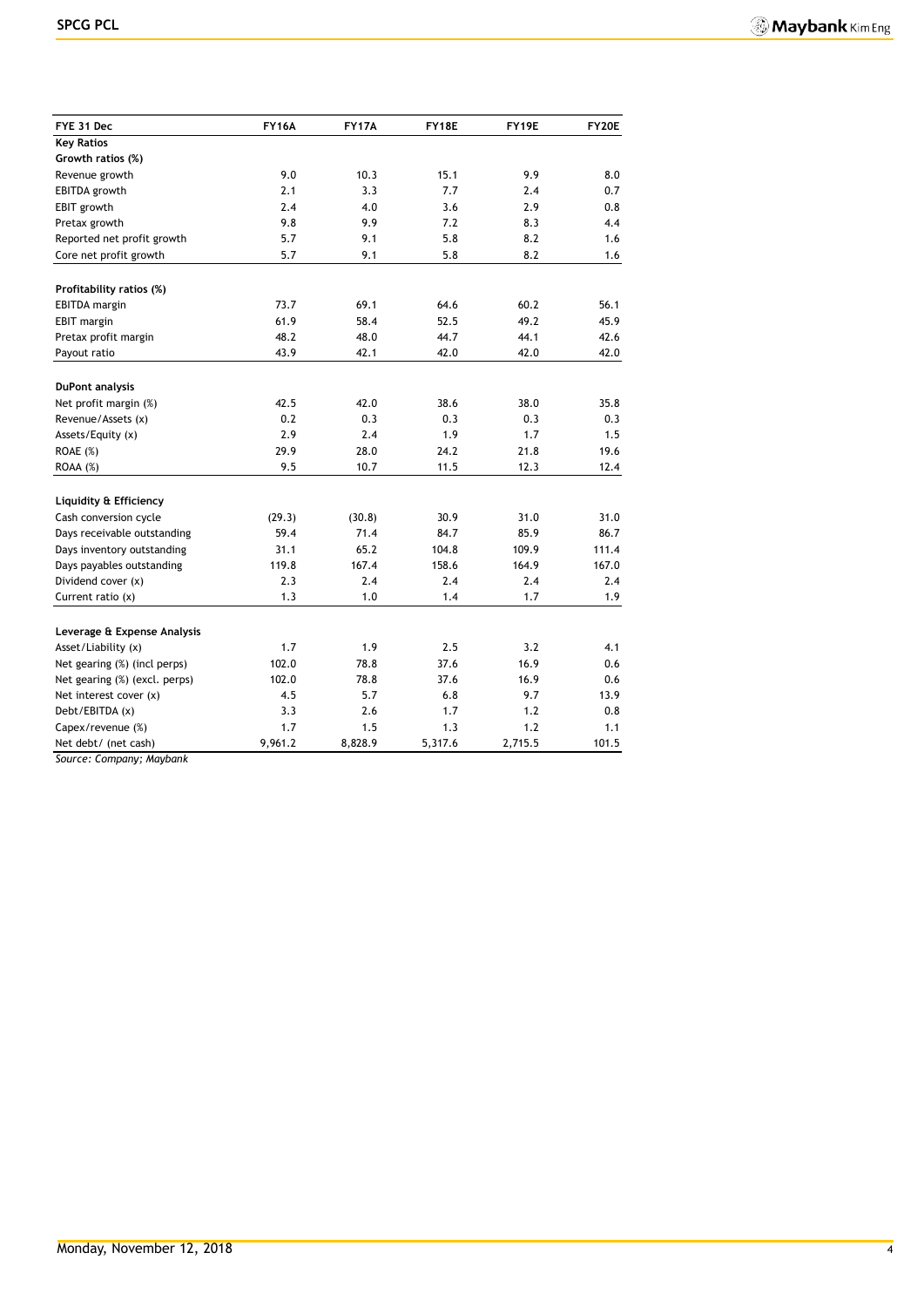#### **Historical recommendations and target price: SPCG PCL (SPCG)**



#### **Definition of Ratings (For MayBank Kim Eng Thailand)**

Maybank Kim Eng Research uses the following rating system:

**BUY Return is expected to be above 10% in the next 12 months (excluding dividends) TRADING BUY**/**TAKE PROFIT** Return is expected to be between - 10% to +10% in the next 12 months (excluding dividends). **SELL Return is expected to be below -10% in the next 12 months (excluding dividends)** 

#### **Applicability of Ratings**

The respective analyst maintains a coverage universe of stocks, the list of which may be adjusted according to needs. Investment ratings are only applicable to the stocks which form part of the coverage universe. Reports on companies which are not part of the coverage do not carry investment ratings as we do not actively follow developments in these companies.

#### **Some common terms abbreviated in this report (where they appear):**

Adex = Advertising Expenditure FCF = Free Cashflow PE = Price Earnings BV = Book Value FV = Fair Value PEG = PE Ratio To Growth  $CAGR = Compounded Annual Growth Rate$ <br>Capex = Capital Expenditure FX = PERatio<br>FYE = Financial Year End FX = PERatio Capex = Capital Expenditure FYE = Financial Year End QoQ = Quarter-On-Quarter CY = Calendar Year Moment CY = Calendar Year Moment CY = Calendar Year Moment ROA = Return On Asset DCF = Discounted Cashflow NAV = Net Asset Value ROE = Return On Equity DPS = Dividend Per Share NTA = Net Tangible Asset ROSF = Return On Shareholders' Funds EBIT = Earnings Before Interest And Tax **P** = Price Price Price WACC = Weighted Average Cost Of Capital<br>
PA = Per Annum PA = Per Annum PA POST Price Price Price Price Price Price Price Price Price Price Price Price<br>
PA = P EBITDA = EBIT, Depreciation And Amortisation entitled and Amortisation P.A. = Per Annum EPS = Earnings Per Share Patter Tax PAT = Profit After Tax Patter Tax YTD = Year-To-Date EV = Enterprise Value PTHB = Profit Before Tax

- 
-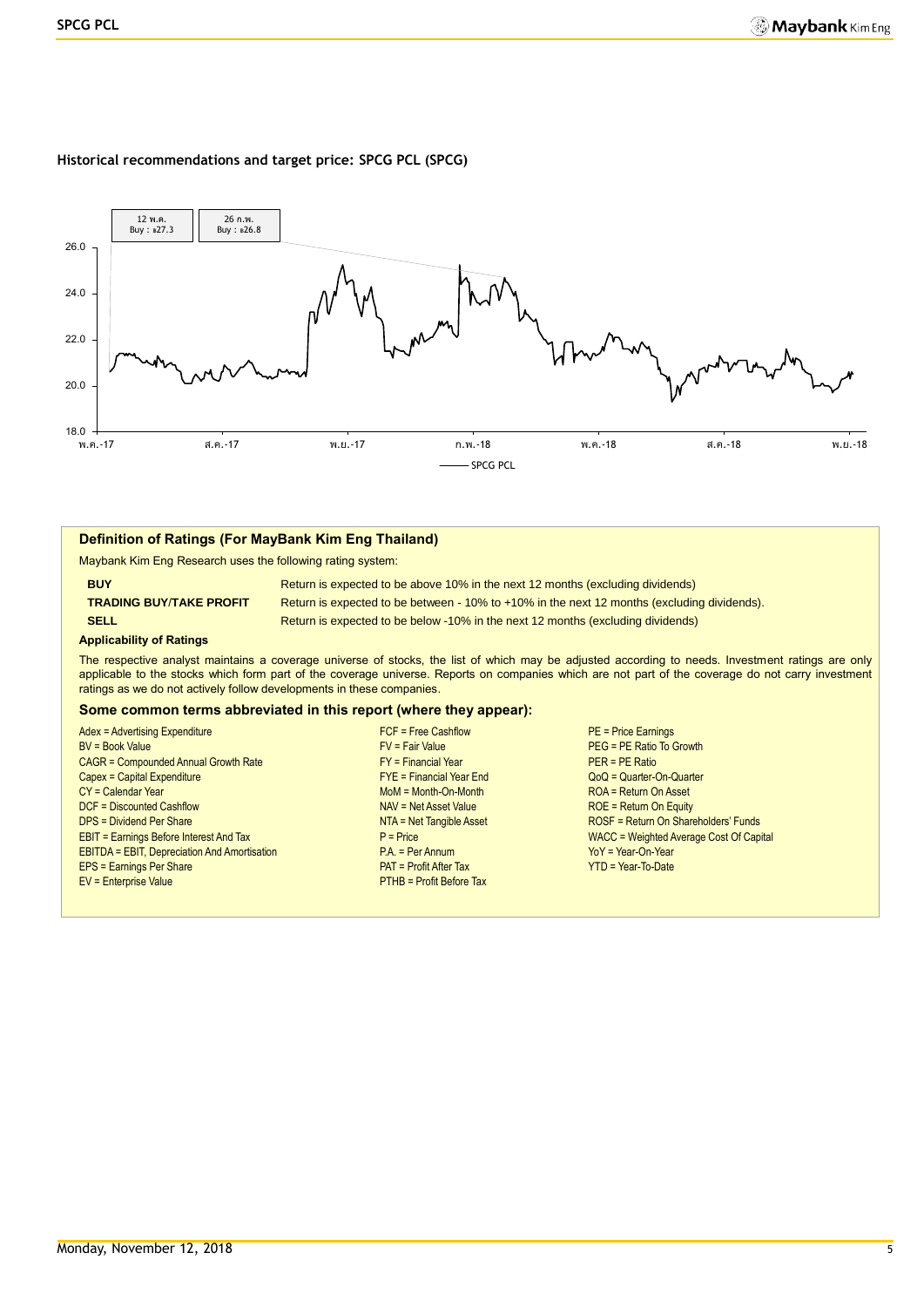# **APPENDIX I:TERMS FOR PROVISION OF REPORT, DISCLOSURES AND DISCLAIMERS**

้ รายงานนี้ ถูกจัดทำขึ้นเพื่อเผยแพร่ และเพื่อเป็นการให้ข้อมูลเท่านั้น มิใช่การชักจูงให้ซื้อหรือขายหุ้นที่กล่าวถึงในรายงานนี้ นักลงทุนควรพึงตระหนักไว้เสมอว่า มูลค่า ี ของหุ้นอาจมีความผันผวน มีการเพิ่มขึ้นและลดลงได้ตลอดเวลา ความเห็น หรือคำแนะนำต่างๆ จัดทำขึ้นบนพื้นฐานของเทคนิค และปัจจัยพื้นฐาน ซึ่งอาจมีความ ้ แตกต่างกัน การประเมินมูลค่าที่เหมาะสมทางเทคนิค อาจใช้วิธีการที่แตกต่างจากการวิเคราะห์เชิงปัจจัยพื้นฐาน โดยขึ้นอยู่กับปัจจัยทางด้านราคา และมูลค่าการซื้อ ่ ขาย ซึ่งแตกต่างไปจากการวิเคราะห์เชิงปัจจัยพื้นฐาน ดังนั้นผลตอบแทนของนักลงทุนจึงอาจต่ำกว่าต้นทุนได้ และผลตอบแทนจากการลงทุนในอดีตไม่สามารถสะท้อน ถึงผลตอบแทนในอนาคตได้ บทวิเคราะห์นี้ไม่ได้มีจุดประสงค์เพื่อแนะนำการลงทุนเพื่อบุคคลใดเป็นการเฉพาะ และเพื่อวัตถุประสงค์เฉพาะเจาะจงต่อการลงทุน ฐานะ ้ทางการเงิน และความต้องการส่วนบุคคลของนักลงทุนที่ได้รับหรืออ่านบทวิเคราะห์ฉบับนี้ เพราะฉะนั้น นักลงทุนจึงควรใช้วิจารณญาณ ในการอ่านบทวิเคราะห์ฉบับนี้

การจัดท ารายงานฉบับนี ้ได้อ้างอิงมาจากแหล่งข้อมูลที่ได้รับการยอมรับว่ามีความน่าเชื่อถือ แต่ไมได้เป็ นการรับรองจาก Maybank Investment Bank Berhad และ บริษัทย่อยและในเครือ (รวมเรียก "Maybank Kim Eng") ผลที่ตามมาทั้งในส่วนของความแม่นยำ หรือเรียบร้อยสมบูรณ์จึงไม่ได้เป็นความรับผิดชอบจากทางMaybank Kim Eng ดังนั้น Maybank Kim Eng และ เจ้าหน้าที่ ,กรรมการ ,บริษัทร่วม และหน่วยงานที่เกี่ยวข้อง และ/หรือพนักงาน (รวมเรียกว่า "Representatives") จะไม่มีส่วน ้ รับผิดชอบต่อการสูญเสียต่างๆ ที่เกิดขึ้นทั้งทางตรงหรือทางอ้อมจากการใช้รายงานฉบับนี้ ข้อมูล ,ความเห็น และคำแนะนำที่ปรากฦอยู่ในบทวิเคราะห์ฉบับนี้อาจมีการ เปลี่ยนแปลงได้ตลอดเวลา โดยไม่ต้องแจ้งให้ทราบล่วงหน้า

้บทวิเคราะห์นี้อาจมีการคาดการณ์ผลการดำเนินงานล่วงหน้า ซึ่งส่วนใหญ่จะเห็นได้จากการใช้คำต่างๆ เหล่านี้ เช่น"คาดว่า" "เชื่อว่า" "คาดการณ์ว่า" "มีแนวโน้มว่า" "มีแผนว่า" "ประมาณการ" หรือ การอธิบายว่า เหตุการณ์นี้ "อาจ" เกิดขึ้น หรือ เหตุการณ์นี้ "เป็นไปได้" ที่จะเกิดขึ้น เป็นต้น การคาดการณ์ล่วงหน้า จะอยู่บนพื้นฐาน ของสมมติฐานที่ตั้งขึ้นและอ้างอิงบนข้อมูลในปัจจุบัน และยังขึ้นอยู่กับความเสี่ยงและความไม่แน่นอนที่จะทำให้ผลการดำเนินงานที่แท้จริงแตกต่างไปจากที่คาดการณ์ ี ได้อย่างมีนัยยะสำคัญ นักลงทุนจึงไม่ควรใช้การคาดการณ์ล่วงหน้านี้เป็นหลักในการตัดสินใจลงทุนหลังจากวันที่บทวิเคราะห์ถูกเผยแพร่ออกไป Maybank Kim Eng ไม่ถือเป็นภาระผูกพันในการปรับประมาณการ หากมีข้อมูลใหม่หรือเหตุการณ์ที่ไม่คาดคิดขึ้น

. Maybank Kim Eng รวมถึงเจ้าหน้าที่ ,กรรมการ และพนักงาน ซึ่งรวมถึงหน่วยงานที่เกี่ยวข้องกับการจัดทำ หรือการเผยแพร่บทวิเคราะห์นี้ อาจมีส่วนร่วม หรือมีสิทธิ ิ ลงทุนในหุ้นตัวนี้ หรือ มีส่วนได้เสียต่างๆ กับผู้ที่ออกหลักทรัพย์นี้ นอกจากนี้ราคาหุ้นอาจเคลื่อนไหวไปตามสิ่งที่เสนอในบทวิเคราะห์นี้Maybank Kim Eng มีสิทธิใช้ -ข้อมูลในรายงานนี้ ก่อนที่รายงานนี้จะถูกเผยแพร่ออกไปภายใต้ขอบเขตที่กฎหมายรับรองเท่านั้น กรรมการ ,เจ้าหน้า และ/หรือพนักงานของ Maybank Kim Eng ท่าน หนึ่งท่านใด หรือมากกว่าหนึ่งท่าน สามารถเป็นกรรมการในบริษัทจดทะเบียนนี้ได้

ี บทวิเคราะห์นี้ถูกทำขึ้นมาเพื่อลูกค้าของ Maybank Kim Eng และห้ามนำไปแก้ไข ดัดแปลง แจกจ่าย และนำไปจัดทำใหม่ ไม่ว่าจะเป็นบางส่วน หรือเต็มฉบับ หากไม่ได้ รับอนุญาตจาก Maybank Kim Eng เป็นการล่วงหน้า ทั้งนี้ Maybank Kim Eng และตัวแทนที่เกี่ยวข้อง จะไม่รับผิดชอบต่อผลที่ตามมาจากการกระทำของบุคคลที่ 3 ที่ กระท าสิ่งที่ถูกห้ามดังกล่าว

บทวิเคราะห์นี้ไม่ได้ทำขึ้นมาโดยตรง หรือมีจุดประสงค์เพื่อการแจกจ่าย หรือถูกใช้โดยสาธารณะชนทั่วไป หรือประชาชนทั้งหมดที่อาศัยในประเทศท้องถิ่นที่ออก ่ หลักทรัพย์นี้ หรือในท้องถิ่น เมือง หรือ ประเทศอื่นๆ ที่กฎหมายในประเทศนั้นไม่อนุญาต บทวิเคราะห์นี้ทำขึ้นมาเพื่อการใช้ในประเทศที่กฎหมายอนุญาตเท่านั้น หลักทรัพย์นี้อาจจะไม่ได้ถูกรับรองการซื้อขายโดยกฎหมายทุกกฎหมาย หรือทำการซื้อขายได้สำหรับนักลงทุนทุกประเภท นักลงทนควรใช้วิจารณญาณอย่างยิ่งในการ นำคำแนะนำ หรือคำเตือนต่างๆ ที่ได้กล่าวไว้ข้างต้นมาใช้ เนื่องจากความแตกต่างทางด้านภูมิศาสตร์ของแต่ละบุคคล และระยะเวลาในการได้รับบทวิเคราะห์นี้

#### **มาเลเซีย**

้ ความเห็นหรือคำแนะนำที่ปรากฏในบทวิเคราะห์ฉบับนี้เป็นการประเมินจากด้านเทคนิก และปัจจัยพื้นฐาน โดยความเห็นทางด้านเทคนิกอาจมีความ แตกต่างจาก -ปัจจัยพื้นฐาน เนื่องจากการประเมินด้านเทคนิกได้ใช้วิธีที่แตกต่างกัน โดยมุ่งเน้นข้อมูลด้านราคา และปริมาณการซื้อขายของหลักทรัพย์ที่ Bursa Malaysia Securities Berhad วิเคราะห์หลักทรัพย์

# **สิงคโปร์**

ิ รายงานฉบับนี้จะทำขึ้นบนวันและข้อมูลที่เกิดขึ้น ซึ่งอาจมีการเปลี่ยนแปลงได้ บริษัท Maybank Kim Eng Research จำกัด ("Maybank KERPL") ในสิงคโปร์ไม่มี เงื่อนไขที่จะต้องปรับปรุงข้อมูลต่างๆ ให้แก่ผู้รับข้อมูลนี้ การเผยแพร่ในสิงคโปร์ ผู้รับรายงานฉบับนี้จะติดต่อกับ Maybank KERPL ในสิงคโปร์ ทั้งในแง่ของการแนะนำ หรือเกี่ยวข้องกับรายงานฉบับนี้ หากผู้รับรายงานฉบับนี้ไม่ได้เป็นนักลงทุน, ผู้เชี่ยวชาญทางการลงทุน หรือนักลงทุนประเภทสถาบัน (จำกัดความใน Section 4A ตาม ึ กฎหมาย Singapore Securities and Futures) ทั้งนี้ Maybank KERPL จะรับผิดชอบบนเนื้อหาที่ปรากฏในรายงานฉบับนี้ แต่เป็นการรับผิดชอบที่จำกัดความเขตตาม ึ กฦหมายที่กำหนด

# **ไทย**

การเปิดเผยผลการสำรวจของสมาคมส่งเสริมสถาบันกรรมการบริษัทไทย (IOD) ในเรื่องการกำกับดูแลกิจการ (Corporate Governance) นี้ เป็นการดำเนินการตาม นโยบายของสำนักงานคณะกรรมการกำกับหลักทรัพย์และตลาดหลักทรัพย์ โดยการสำรวจของ IOD เป็นการสำรวจและประเมินจากข้อมูล ของบริษัทจดทะเบียนใน ้ตลาดหลักทรัพย์แห่งประเทศไทย และตลาดหลักทรัพย์ เอ็มเอไอ ที่มีการเปิดเผยต่อสาธารณะ และเป็นข้อมูลที่ผู้ลงทุนทั่วไปสามารถเข้าถึงได้ ดังนั้น ผลสำรวจ ดังกล่าวจึงเป็นการนำเสนอในมุมมองของบุคคลภายนอก โดยไม่ได้เป็นการประเมินการปฏิบัติ และมิได้มีการใช้ข้อมูลภายใน ในการประเมิน

่ อนึ่ง ผลการสำรวจดังกล่าว เป็นผลการสำรวจ ณ วันที่ปรากกฎในรายงานการกำกับดูแลกิจการ บริษัทจดทะเบียนไทยเท่านั้น ดังนั้น ผลการสำรวจ จึงอาจเปลี่ยนแปลง ได้ภายหลังวันดังกล่าว ทั้งนี้ บริษัทหลักทรัพย์ เมย์แบงก์ กิมเอ็ง (ประเทศไทย) จำกัด (มหาชน) มิได้ยืนยันหรือรับรองถึงความถูกต้องของ ผลการสำรวจดังกล่าวแต่ อย่างใด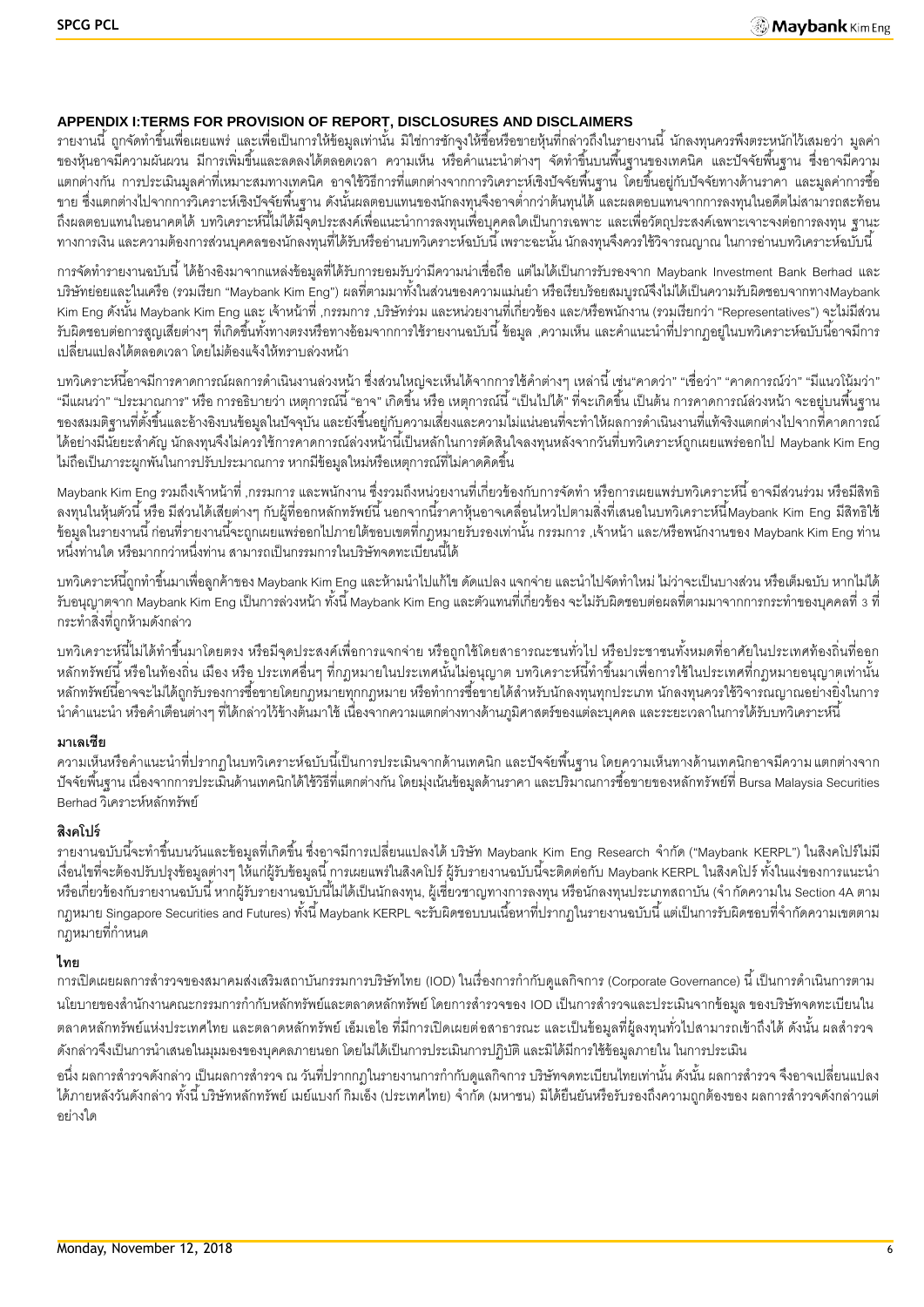# **สหรัฐอเมริกา**

ี บทวิเคราะห์ฉบับนี้จัดทำขึ้นโดย MKE เพื่อเผยแพร่ในสหรัฐฯ ("US") สำหรับลูกค้าสถาบันในสหรัฐฯ เป็นสำคัญ (ตามคำนิยามใน Rule 15a-6 ภายใต้กฎหมาย Securities Exchange Act of 1934) โดย Maybank Kim Eng Securities USA Inc ("Maybank KESUSA") เท่านั้น ซึ่งถือเป็น Broker-Dealer ที่ได้จดทะเบียนใน ี สหรัฐฯ (ตามกฎหมาย Section 15 ของ Securities Exchange Act of 1934) ทั้งนี้ความรับผิดชอบในการเผยแพร่รายงานฉบับนี้ อยู่ภายใต้ Maybank KESUSA ใน ี สหรัฐฯ เท่านั้น รายงานฉบับนี้ไม่สามารถจัดส่งถึงท่านได้ หาก MKE ไม่อนุญาต หรือภายใต้ข้อจำกัดของกฎหมายหรือหลักเกณฑ์ที่ไม่สามารถจัดส่งถึงท่านได้ ทั้งนี้ผู้ ได้รับรายงานฉบับนี้จะต้องทำความเข้าใจด้วยว่า Maybank KESUSA ได้นำเสนอบทวิเคราะห์นี้ภายใต้หลักเกณฑ์ของการลงทุนที่เกี่ยวเนื่องกับกฎหมาย และ หลักเกณฑ์การกำกับ

# **อังกฤษ**

ี เอกสารฉบับนี้ได้ถูกเผยแพร่โดย บริษัท Maybank Kim Eng Securities (London) จำกัด ("Maybank KESL") ซึ่งได้รับอนุญาตและอยู่ภายใต้การกำกับดูแลของ The -Financial Services Authority และ Informational Purposes เท่านั้น เอกสารฉบับนี้ไม่ได้มีเจตนาที่จะเผยแพร่แก่บุคคลที่ถูกจำกัดความเป็นนักลงทุนรายย่อย (Retail Client) ตามความหมายของ The Financial Services and Markets Act 2000 ภายในประเทศอังกฤษ ข้อสรุปใดๆ ที่เกิดจากบุคคลที่ 3 เพื่อเป็นความสะดวกแก่ผู้ได้รับ ้เอกสารฉบับนี้เท่านั้น ทั้งนี้บริษัทฯ ไม่มีส่วนรับผิดชอบต่อความเห็น หรือความถูกต้องดังกล่าว และการเข้าถึงข้อมูลดังกล่าวเป็นความเสี่ยงของผู้รับเอกสารเท่านั้น ้นอกจากนี้ผ้รับเอกสารฉบับนี้ควรปรึกษาที่ปรึกษาทางภาษีของตนเองเพื่อให้เกิดความถูกต้องในการแนวทางดังกล่าว เพราะเอกสารฉบับนี้ไม่ได้ประเมินถึงกฎหมาย เฉพาะทาง, บัญชี หรือที่ปรึกษาทางด้านภาษี

# **DISCLOSURES**

# **Legal Entities Disclosures**

**ิมาเลเซีย**: เอกสารฉบับนี้ได้จัดทำและเผยแพร่ในประเทศมาเลเซีย โดย Maybank Investment Bank Berhad (15938-H) ซึ่งเป็นในกลุ่มเดียวกับ Bursa Malaysia Berhad และเป็ นผู้ถือใบอนุญาต Capital Market and Services ที่ออกโดย The Securities Commission ในประเทศมาเลเซีย

**ี <b>สิงคโปร์**: เอกสารฉบับนี้จัดทำขึ้นและเผยแพร่ในประเทศสิงคโปร์ โดย Maybank KERPL (จดทะเบียนเลขที่ 197201256N) ภายใต้การกำกับดูแล Monetary Authority of Singapore

**้อินโดนีเซีย**: PT Kim Eng Securities ("PTKES") (จดทะเบียนเลขที่ KEP-251/PM/1992) เป็นสมาชิกของ Indonesia Stock Exchange และอย่ภายใต้การกำกับของ BAPEPAM LK

**ไทย**: MBKET (จดทะเบียนเลขที่ 0107545000314) เป็นสมาชิกของ The Stock Exchange of Thailand และอยู่ภายใต้การกำกับของกระทรวงการคลัง และกลต.

**ฟิลิปปินส์**: MATRKES (จดทะเบียนเลขที่ 01-2004-00019) เป็นสมาชิกของ The Philippines Stock Exchange และอยู่ภายใต้การกำกับดูแลของ The Securities and Exchange Commission

**เวียดนาม**: บริษัท Kim Eng Vietnam Securities จำกัด ("KEVS") (ใบอนุญาตเลขที่ 71/UBCK-GP) ซึ่งใบอนุญาตอยู่ภายใต้ The State Securities Commission of Vietnam

ี**ฮ่องกง**: KESHK (Central Entity No: AAD284) ภายใต้กำกับโดย The Securities and Futures Commission

**้อินเดีย**: บริษัท Kim Eng Securities India Private จำกัด ("KESI") เป็นส่วนหนึ่งของ The National Stock Exchange of India Limited (จดทะเบียนเลขที่: INF/INB ่ 231 452435) และ Bombay Stock Exchange (จดทะเบียนเลขที่ INF/INB 011452431) ซึ่งอยู่ภายใต้การกำกับดูแลของ Securities and Exchange Board of India ทั ้งนี ้ KESI ได้จดทะเบียนกับ SEBI ประเภท 1 Merchant Broker (จดทะเบียนเลขที่ INM 000011708)

**ิสหรัฐฯ:** Maybank KESUSA เป็นสมาชิกที่ได้รับอนุญาต และอยู่ภายใต้การกำกับดูแลของ FINRA – Broker ID 27861

**่ <b>อังกฤษ**: Maybank KESL (จดทะเบียนเลขที่ 2377538)เป็นสมาชิกที่ได้รับอนุญาต และอยู่ภายใต้การกำกับดูแลของ The Financial Services Authority

# **Disclosure of Interest**

**มาเลเซีย:** MKE และตัวแทนที่เกี่ยวข้อง อาจมีสถานะหรือมีความเกี่ยวข้องกับหลักทรัพย์ในเวลาใดเวลาหนึ่ง และอาจมีกิจกรรมที่มากขึ ้นในฐานะ market maker หรือ ่ อาจเป็นผู้รับประกันการจำหน่าย หรือเกี่ยวข้องกับหลักทรัพย์นี้ และอาจเป็นผู้ให้บริการด้านวาณิชธนกิจ, ให้คำปรึกษา หรือบริการอื่นๆ ที่เกี่ยวข้องกับหลักทรัพย์นี้

**สิงคโปร์**: ณ วันที่ 12 พฤศจิกายน 2561, Maybank KERPL และนักวิเคราะห์ที่วิเคราะห์หลักทรัพย์นี้ไม่มีส่วนได้เสียกับการให้คำแนะนำหลักทรัพย์ที่ปรากภในบท .<br>วิเคราะห์ล<sub>บับ</sub>นี้

**ไทย**: MBKET อาจมีธุรกิจที่เกี่ยวเนื่องกับ หรือ มีความเป็นไปได้ที่จะเป็นผู้ออกตราสารอนุพันธ์ Derivatives Warrants บนหลักทรัพย์ที่ปรากฏอยู่ในบทวิเคราะห์ฉบับนี้ ดังนั้นนักลงทุนควรใช้วิจารณญาณพิจารณาถึงประเด็นนี้ ก่อนตัดสินใจลงทุน ทั้งนี้ MBKET หน่วยงานที่เกี่ยวข้อง กรรมการ และ/หรือ พนักงาน อาจมีส่วนเกี่ยวข้อง และ/หรือ การเป็นผู้รับประกันการจัดจำหน่ายในหลักทรัพย์ที่ปรากฏในรายงานฉบับนี้

**ฮ่องกง:** KESHK อาจมีความสนใจด้านการลงทุนที่เกี่ยวข้องกับหลักทรัพย์นี้ หรือเป็นหลักทรัพย์ใหม่ที่อ้างอิงบน Paragraph 16.5 (a) ของ Hong Kong Code of Conduct for Persons Licenses โดยการกำกับของ The Securities and Futures Commission

ณ วันที่ 12 พฤศจิกายน 2561, KESHK และนักวิเคราะห์ที่ได้รับอนุญาต ไม่มีส่วนได้เสีย ในการให้คำแนะนำหลักทรัพย์ที่ปรากฏในบทวิเคราะห์ฉบับนี้ ี ช่วง 3 ปีที่ผ่านมา MKE อาจมี หรือให้บริการแก่ผู้จัดการ หรือ ผู้ร่วมจัดการในการเสนอขายหลักทรัพย์ดังกล่าว หรือ ณ ปัจจุบัน อาจให้บริการแก่หลักทรัพย์ในตลาดแรก หรือหน่วยงานที่ได้มีการอ้างถึงในบทวิเคราะห์ฉบับนี้ หรืออาจให้บริการดังกล่าวภายใน 12 เดือนข้างหน้า ซึ่งเป็นการให้คำปรึกษา หรือบริการด้านการลงทุนที่มีนัยยะ ส าคัญ ที่อาจเกี่ยวเนื่องกับการลงทุนทางตรงหรือทางอ้อมได้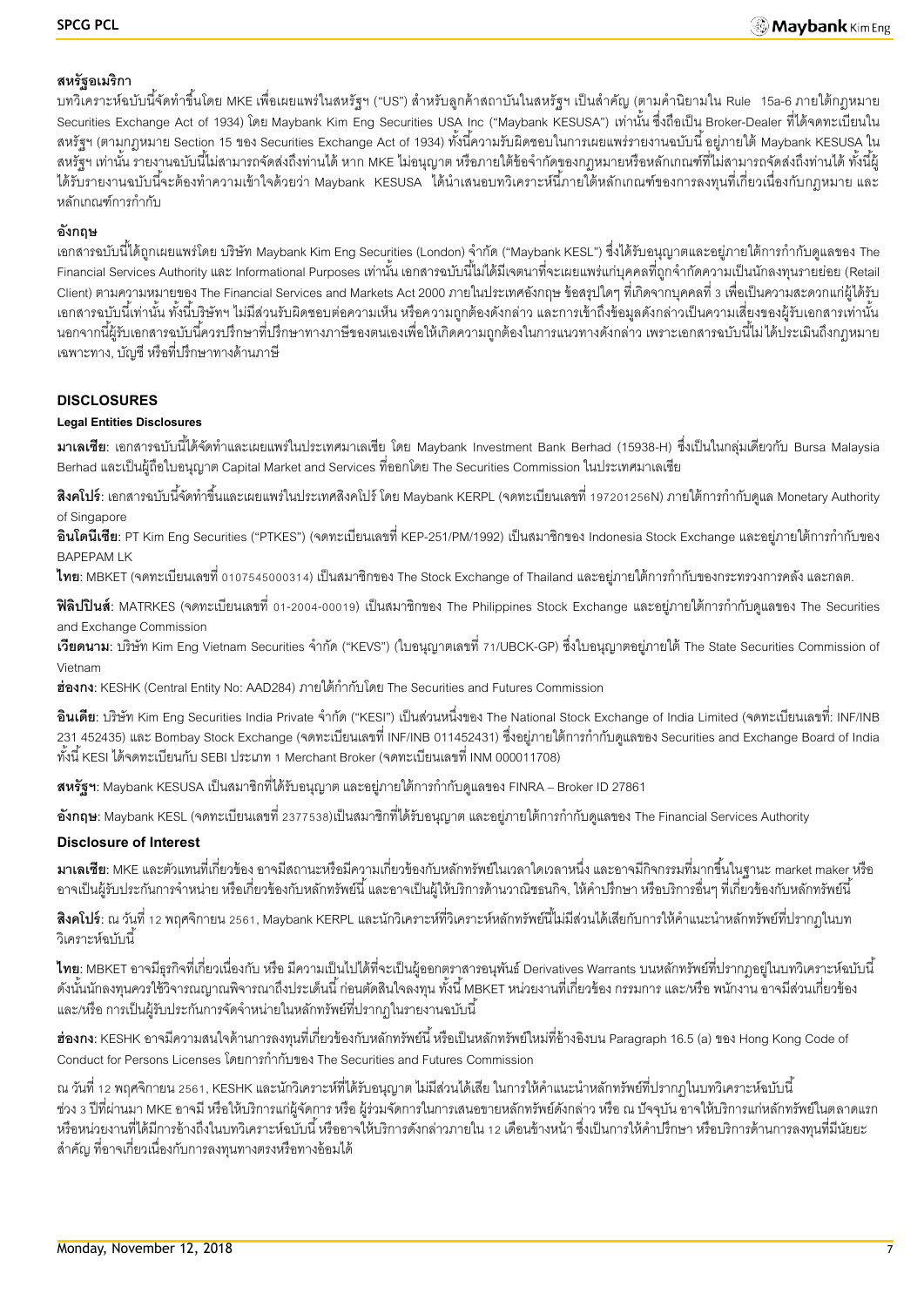## **OTHERS**

# **Analyst Certification of Independence**

้ ความถูกต้องของมุมมองที่ผ่านบทวิเคราะห์ฉบับนี้ เป็นการสะท้อนถึงแนวความคิด และมุมมองของนักวิเคราะห์ และรวมถึงหลักทรัพย์หรือผู้ออกหลักทรัพย์เท่านั้น ้ ผลตอบแทนของนักวิเคราะห์ทั้งทางตรงหรือทางอ้อมของนักวิเคราะห์ ไมได้ขึ้นอยู่กับการให้คำแนะนำ หรือมุมมองผ่านบทวิเคราะห์ฉบับนี้

# **ค าเตือน**

Structure Securities ซึ่งเป็นตราสารที่มีความซับซ้อน โดยเฉพาะอย่างยิ่งในส่วนของความเสี่ยงที่สูงขึ้นนั้น มีวัตถุประสงค์ที่จะเสนอขายให้แก่นักลงทุนที่มีความรู้ความ เข้าใจ รวมถึงสามารถรับความเสี่ยงได้เป็ นอย่างดี ทั ้งนี ้มูลค่าตลาดของตราสารประเภทนี ้ อาจเปลี่ยนแปลงไปตามสภาพเศรษฐกิจ ตลาดเงินตลาดทุน การเมือง (รวมถึง อัตราดอกเบี้ย Spot / ล่วงหน้า และอัตราแลกเปลี่ยน), Time to Maturity, ภาวะตลาด และความผันผวน รวมถึงคุณภาพ/ ความน่าเชื่อถือของผู้ออก หรือหลักทรัพย์ อ้างอิงนั้นๆ นักลงทุนที่ให้ความสนใจในการลงทุนตราสารประเภทนี้ จะต้องเข้าใจและวิเคราะห์ถึงตราสารประเภทนี้ด้วยตนเอง และปรึกษากับผู้เชี่ยวชาญของตนใน ส่วนของความเสี่ยงที่อาจเกิดขึ้นจากการลงทุนในตราสารประเภทนี้

์ ทั้งนี้ไม่ว่าส่วนใดส่วนหนึ่งของรายงานฉบับนี้ ไม่อนุญาตให้มีการคัดลอก, จัดทำสำเนา, ลอกเลียน หรือในความหมายที่ใกล้เคียง หรือการเผยแพร่ด้วย **ตนเอง โดยไมได้รับความเห็นชอบจาก MKE**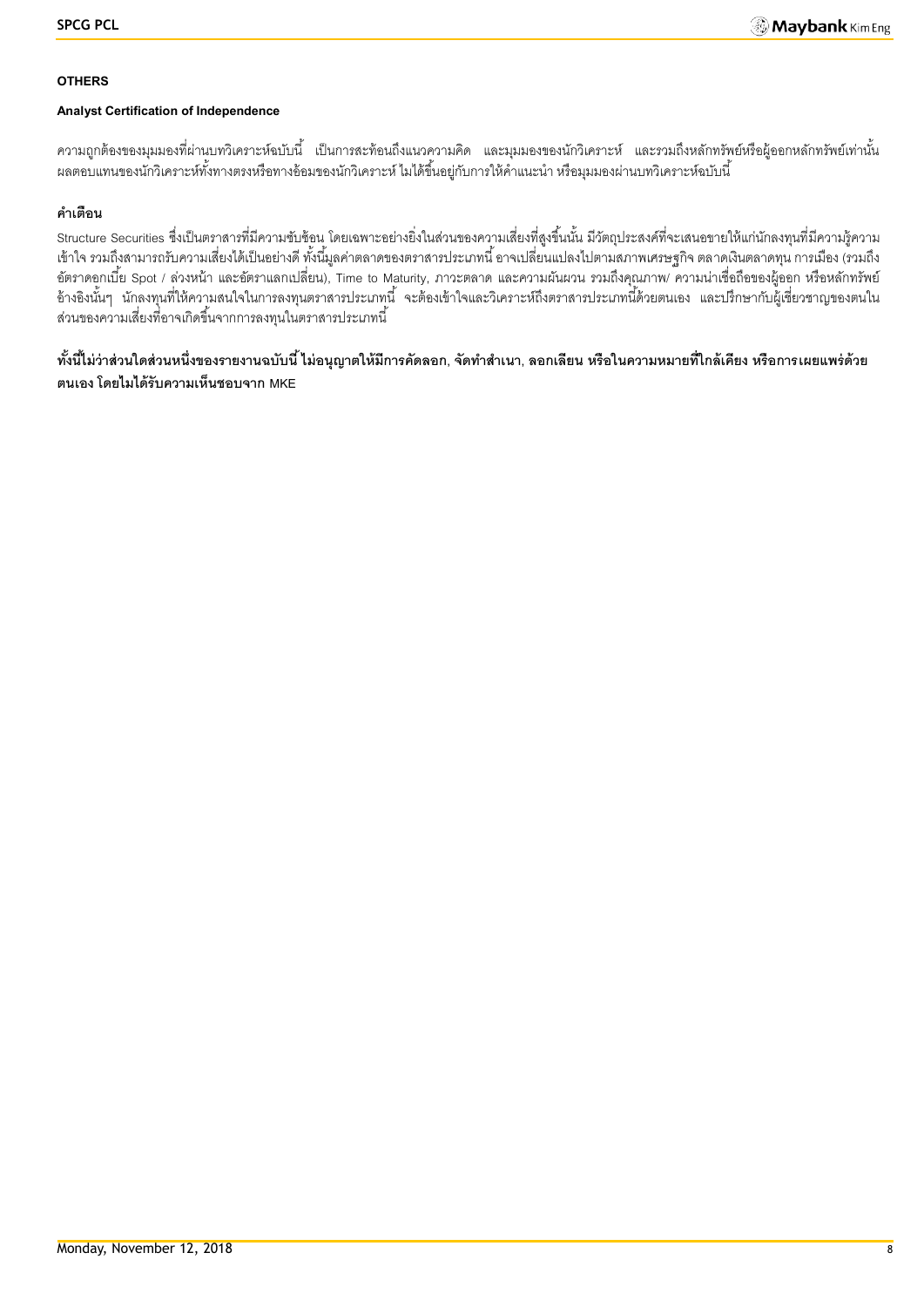#### **สาขากรุงเทพฯ ส านักงานใหญ่** อาคารลำนักงาน ดิ ออฟฟิศเศส แอท เซ็นทรัลเวิลด์<br>ชั้น 20-21, 24 เลขที่ 999/9 ถนนพระราม 1 แขวงปทุมวัน เขตปทุมวัน กรุงเทพฯ 10330 โทร 0-2658-6300 โทรสาร 0-2658-6301

**สาขาพาหุรัด** 125 อาคารดิโอลด์สยามพลาซ่า<br>ชั้น 3 ถนนพาหุรัด แขวงวังบูรพาภิรมย์ เขตพระนคร กรุงเทพฯ 10200 โทร 0-2225-0242 โทรสาร 0-2225-0523

**สาขาเอ็มโพเรี่ยม**<br>622 อาคารดิเอ็มโพเรี่ยม ชั้น 14 ถนนสุขุมวิท แขวงคลองตัน เขตคลองเตย กรุงเทพฯ 10110 โทร 0-2664-9800 โทรสาร 0-2664-9811

<mark>สาขาเยาวราช</mark><br>215 อาคารแกรนด์ไซน่า ชั้น 5 ถนนเยาวราช แขวงสัมพันธวงศ์ เขตสัมพันธวงศ์ กรุงเทพฯ 10100 โทร 0-2622-9412 โทรสาร 0-2622-9383

**สาขาบางกะปิ** 3105 อาคารเอ็นมาร์ค พลาซ่า ชั ้น3 ถนนลาดพร้าว แขวงคลองจั่น เขตบางกะปิกรุงเทพ 10240 โทร.0-2378-1144 โทรสาร. 0-2378-1323

**สาขาประตูน้ำ** —<br>เดอะพาลาเดียม อาคารเอ ชั้น 14 ้ธรร ชาย เนตชนพาลาเดนม ชา<br>ถนนราชปรารภ แขวงมักกะสัน เขตราชเทวี กรุงเทพ 10400 โทร0-2250-6192 โทรสาร 0-2250-6199

**สาขาวัชรพล** 78/13 ซอยวัชรพล2 แขวงท่าแร้ง เขตบางเขน กรุงเทพ 10220 โทร 0-2363-6736 โทรสาร 0-2363-6735

**สาขาทองหล่อ** อาคารอเนกวณิช เลขที่ 154ชั ้น 3 ห้อง C ถนนสุขุมวิท ) 55ซอยทองหล่อ (แขวงคลองตันเหนือ เขตวัฒนา กรุงเทพมหานคร 10110 โทร 0-2714- 9222 โทรสาร 0-2726- 3901

**สาขาอารี** อาคารลำนักงานพหลโยธิน เพลส ชั้น 14<br>เลขที่ 408/58 ถนนพหลโยธิน แขวงสามเสนใน เขตพญาไท กรุงเทพมหานคร 10400 โทร 0-2619- 0178 โทรสาร 0-2619- 0179

**สาขาต่างจังหวัด**

**สาขาเชียงใหม่ 1** 244 อาคารสำนักงาน ชั้น 2-3 ้<br>ถนนวัวลาย ตำบลหายยา อำเภอเมืองเชียงใหม่ จังหวัดเชียงใหม่ 50100 โทร (053) 284-000 โทรสาร (053) 284-019

**สาขาลำปาง** \_\_\_\_\_\_\_\_\_\_<br>319 ศูนย์การค้าเซ็นทรัลพลาซ่า ชั้น3 ถนนไฮเวย์-งาว ตำบลสวนดอก อำเภอเมือง จังหวัดลำปาง 52100 โทร (054) 817- 811 โทรสาร (054) 816- 811

**สาขาระยอง** 180/1-2 อาคารสมาพันธ์ ชั้น 2 ถนนสุขุมวิท ตำบลเชิงเนิน อ าเภอเมืองระยอง จังหวัดระยอง 21000 โทร (038) 862-022-9 โทรสาร (038) 862-043

**สาขาสมุทรสงคราม** 74/27-28 ซ.บางจะเกร็ง 4 ถนนพระราม 2 ต.แม่กลอง อ.เมือง จ.สมุทรสงคราม 75000 โทร (034) 724-062-4 โทรสาร (034)-724-068

**สาขายะลา**<br>18 ถนนสองพี่น้อง ตำบลสะเตง อ าเภอเมือง จังหวัดยะลา 95000 โทร (073) 255-494-6 โทรสาร (073) 255-498

**สาขาอบลราชธานี** 2 191,193 ถนนอุปราช ตำบลในเมือง<br>อำเภอเมือง จังหวัดอุบลราชธานี 34000 โทร (045) 209339 โทรสาร (045) 209-044

<u>สาขาอโศก</u><br>159 อาคารเสริมมิตร ชั้น 25<br>ซอยสุขุมวิท 21 ถนนอโศก แขวงคลองเตยเหนือ เขตวัฒนา กรุงเทพฯ 10110 โทร 0-2665-7000 โทรสาร 0-2665-7050

**สาขาศรีนครินทร์** ห้างสรรพสินค้า Big C ชั้น 1 เลขที่ 425 หมู่ 5<br>ถนนศรีนครินทร์ ตำบลลำโรงเหนือ อำเภอเมือง จังหวัดสมุทรปราการ 10270 โทร 0-2758-7556 โทรสาร 0-2758-7551

**สาขาฟิวเจอร์ พาร์ค รังสิต**<br>94 หมู่.2 ศูนย์การค้า ฟิวเจอร์พาร์ค รังสิต ห้อง 091-92<br>ชั้น G F ถ.พหลโยธิน ต.ประชาธิปัตย์ อ.ธัญบุรีจ.ปทุมธานี 12130 ทีม 1 โทร. 0-2958-0592 โทรสาร. 0-2958-0420 ทีม 2 โทร.02-958-0992 โทรสาร 02-958-0590 ต่อ400 **สาขาธนิยะ**<br>52 อาคารธนิยะพลาซ่า ชั้น 20 ถนนสีลม แขวงสุริยวงศ์ เขตบางรัก กรุงเทพฯ 10500

**สาขาแฟชั่นไอส์แลนด์** เลขที่ 587, 589 ศูนย์การค้าแฟชั่นไอส์แลนด์ ห้อง B001 A<br>ชั้น บีเอฟ ถนนรามอินทรา แขวงคันนายาว เขตคันนายาว กรุงเทพฯ 10230 โทร .0-2947-5800-5 โทรสาร .0-2519-5040

โทร 0-2231-2700 โทรสาร 0-2231-2130

**สาขาอัมรินทร์** 496-502 อาคารอัมรินทร์พลาซ่า ชั้น 8<br>ห้องที่ 6 ถนนเพลินจิต แขวงลุมพินี เขตปทุมวัน กรุงเทพฯ 10330 โทร .0-2256-9373 โทรสาร .0-2256-9374

**สาขามหาวิทยาลัยธุรกิจบัณฑิตย์** 110/1-4 อาคาร 10 ชั ้น 1 เลขที่ 110/1-4 ถนนประชาชื่น แขวงทุ่งสองห้อง เขตหลักสี่ กรุงเทพมหานคร 10210 โทร 0-2831-4600 โทรสาร 0-2580- 3643

**สาขาออล ซีซั่นส์** อาคาร All Seasons Place Retail Center ชั ้น3 ห้อง311 เลขที่87/2 ถนนวิทยุแขวงลุมพินีเขตปทุมวัน กรุงเทพ 10330 โทร. 0-2654-0084 โทรสาร .0-2654-0094

**สาขา รามค าแหง** เดอะ พาซิโอ ทาวน์ เลขที่ 7/2-7 ศูนย์การค้า เดอะ พาซิโอ ทาวน์ ชั้น 1<br>ถนนรามคำแหง แขวงสะพานสูง เขตสะพานสูง กรุงเทพมหานคร 10240 โทร 02-111-3185 โทรสาร 02-111-3184

**สาขาเชียงใหม่ 2** 201/3 ถนนมหิดล ตำบลหายยา อ าเภอเมืองเชียงใหม่ จังหวัดเชียงใหม่ 50100 โทร (053) 284-138-47 โทรสาร (053) 202-695

**สาขาสุรินทร์** 137/5-6 ถนนศิริรัฐ<br>ตำบลในเมือง อำเภอเมือง จังหวัดสุรินทร์ 32000 โทร (044) 531-600-3 โทรสาร (044) 519-378

**สาขาระยอง 2** โครงการ TSK PARK ชั ้น1 เลขที่ 351-351/1 ถนนสุขุมวิท ตำบลเนินพระ อำเภอเมือง<br>จังหวัดระยอง 21000 โทร (038) 807-459 โทรสาร (038) 807-841

**สาขาหาดใหญ่**  1,3,5 ซอยจุติอุทิศ 3 ถนนจุติอนุสรณ์<br>ตำบลหาดใหญ่ อำเภอหาดใหญ่ จังหวัดสงขลา 90110 โทร (074) 346-400-5 โทรสาร (074) 239-509

**สาขาหัวหิน** <u>-12 กรรกะ</u><br>6/11 ถนนเพชรเกษม ตำบลหัวหิน อ าเภอหัวหิน ประจวบคีรีขันธ์ 77110 โทร (032) 531-193 โทรสาร (032) 531-221

**สาขาเชียงใหม่บิสสิเนส พาร์ค** 114/25 หมู่ 4 ตำบลหนองป่าครั่ง<br>อำเภอเมือง จังหวัดเชียงใหม่ 50000 โทร (053) 248-995 โทรสาร (053) 248-996

<mark>สาขาญาดา</mark><br>56 อาคารญาดา ชั้น 5 ถนนสีลม แขวงสุริยวงศ์ เขตบางรัก กรุงเทพฯ 10500 โทร 0-2632-8341 โทรสาร 0-2632-8395

**สาขางามวงศ์วาน** 30/39-50 อาคารสำนักงานเดอะมอลล์งามวงศ์วาน<br>ขั้น 14 ถนนงามวงศ์วาน ตำบลบางเขน อ าเภอเมืองนนทบุรี จังหวัดนนทบุรี 11000 โทร 0-2550-0577 โทรสาร 0-2550-0566

**สาขาท่าพระ**<br>99 อาคารลำนักงานเดอะมอลล์ ท่าพระ ชั้น 12 ถนนรัชดาภิเษก-ท่าพระ แขวงบุคคโล เขตธนบุรี กรุงเทพฯ 10600 โทร 0-2876-6500 โทรสาร 0-2876-6531

**สาขาปิ่ นเกล้า** ี่<mark>น 1.5 1.5 แถน 1.</mark><br>7/129 อาคารเซ็นทรัลปิ่นเกล้า ชั้น 3 ห้อง 302 ถนนบรมราชชนนี แขวงอรุณอัมรินทร์ เขตบางกอกน้อย กรุงเทพฯ 10700 โทร 0-2884-9847 โทรสาร 0-2884-6920

**สาขาสีลม** 62 อาคารธนิยะ ชั ้น 4 ถนนสีลม แขวงสุริยวงศ์ เขตบางรัก กรุงเทพฯ 10500 โทร 0-2231-2700 โทรสาร 0-2231-2418

**สาขาฟอร์จนู ทาวน์** 5 อาคารฟอร์จูนทาวน์ ชั้นใต้ดิน<br>ถนนรัชดาภิเษก แขวงดินแดง เขตดินแดง กรุงเทพฯ 10400 โทร 0-2641-0977 โทรสาร 0-2641-0966

**สาขาแจ้งวัฒนะ** 99/9 หมู่ที่2อาคารเซ็นทรัลพลาซ่า แจ้งวัฒนะ ออฟฟิศ ทาวเวอร์ ชั้น 14 ห้อง 1401 ถนนแจ้งวัฒนะ ตำบลบางตลาด อ าเภอปากเกร็ด จังหวัดนนทบุรี 11120 โทรศัพท์ 02-835- 3283 โทร 02-835- 3280

**สาขาพญาไท** \_\_\_\_\_\_\_\_\_\_\_\_\_\_<br>ดาคารโกลเด้นทาวน์ ชั้น 4 ถนนพญาไท เขตราชเทวี กรุงเทพ 10400 โทร. 0-2251-4099 โทรสาร .0-2251-4098

**สาขานครราชสีมา** ี 1242/2 อาคารศูนย์การค้าเดอะ มอลล์ ห้อง เอ3<br>ชั้น 7 ถนนมิตรภาพ ตำบลในเมือง อ าเภอเมือง นครราชสีมา 30000 โทร. (044) 288-455 โทรสาร) .044) 288-466

**สาขาอุบลราชธานี** อาคารเซ็นทรัลพลาซ่า ห้อง G3 ชั ้น G เลขที่ 311 หม่ 7 ตำบลแจระแม อ าเภอเมือง จังหวัดอุบลราชธานี 34000 โทร (045) 265-633 โทรสาร (045) 265-639

**สาขาจันทบุรี** 351/8 ถนนท่าแฉลบ ตำบลตลาด อ าเภอเมือง จังหวัดจันทบุรี 22000 โทร (039) 332-111 โทรสาร (039) 332-444

**สาขาสุราษฏร์ธานี** 216/3 หมู่ที่ 4 ถนนชนเกษม<br>ตำบลมะขามเตี๋ย อำเภอเมืองสุราษฎร์ธานี จังหวัดสราษภร์ธานี 84000 โทร (077) 205-460 โทรสาร (077) 205-475

**สาขาขอนแก่น** 163/1-2 ถนนกลางเมือง ตรงข้ามตลาดสดเทศบาล1 อ าเภอเมืองจังหวัด ขอนแก่น 40000 โทร. (043) 225-355 โทรสาร) .043) 225-356

**สาขาสุรินทร์ 2** 12/27 ถนนสุริยกานต์ ตำบลในเมือง<br>อำเภอเมือง จังหวัดสุรินทร์ 32000 โทร (044)531-1819 โทรสาร (044) 513-887

**สาขาชีคอนสแควร์**<br>55 อาคารซีคอนสแควร์ ชั้น G ห้อง 1005<br>ถนนศรีนครินทร์ แขวงหนองบอน เขตประเวศ กรุงเทพฯ 10260 โทร 0-2320-3600 โทรสาร 0-2320-3610

**สาขาลาดพร้าว** 1693 อาคารลำนักงานศูนย์การค้าเซ็นทรัลพลาซ่า ลาดพร้าว<br>ขั้น 11 ถนนพหลโยธิน แขวงลาดพร้าว เขตจตุจักร กรุงเทพฯ 10900 โทร 0-2541-1411 โทรสาร 0-2541-1108

**สาขาบางแค**<br>275 หมู่ที่ 1 เดอะมอลล์บางแค ชั้น 8 ถนนเพชรเกษม แขวงบางแคเหนือ เขตบางแค กรุงเทพฯ 10160 โทร 0-2804-4235 โทรสาร 0-2804-4251

**สาขาสาทร** <u>ี่มายามากะ</u><br>92/10 อาคารสาธรธานี 2 ชั้น 7 ถนนสาทรเหนือ แขวงสีลม เขตบางรัก กรุงเทพมหานคร 10500 โทร .0-2636-7550-5 โทรสาร .0-2636-7565

**สาขาเดอะ ไนน์** เลขที่ 999 / 3 โครงการ เดอะ ไนน์ ชั้น 3 ถนนพระราม 9 แขวงสวนหลวง เขตสวนหลวง กรุงเทพ 10250 โทร .02-716-7816 โทรสาร 02-716-7815

**สาขายูไนเต็ด เซ็นเตอร์** 323 อาคาร ยูไนเต็ด เซ็นเตอร์ ชั้น 17<br>ถนนสีลม เขตบางรัก กรุงเทพ 10500 โทร 0-2680-4340 โทรสาร 0-2680-4355

**สาขาธัญญ<u>ะ พาร์ค</u>**<br>735/5 ธัญญะ ช็อปปิ้ง พาร์ค อาคาร E ชั้น 2 ถนนศรีนครินทร์ แขวงสวนหลวง (คลองประเวศฝั่งเหนือ) เขตพระโขนง กรุงเทพ 10260 โทร. 0-2108-6300 ,โทรสาร 0-2108-6301

ี<u>สาขาเซ็นเวิลด์</u><br>อาคาร เซ็นเวิลด์ ชั้น 15 ห้อง 1501 เลขที่ 4,4/5 ถนนราชด าริ แขวงปทุมวัน เขตปทุมวัน กรุงเทพฯ 10330 โทร 0-2658-6300

**สาขาชลบุรี**  55/60 หมู่ที่1 ซอยลุงสอง หลังศูนย์การค้าเซ็นทรัลพลาซ่าชลบุรี ตำบลเสม็ด อำเภอเมือง ชลบุรี 20000 โทร (038) 053-950 โทรสาร (038) 053-966

**สาขาสมุทรสาคร** 322/91 ถนนเอกชัย<br>ตำบลมหาชัย อำเภอเมืองสมุทรสาคร จังหวัดสมุทรสาคร 74000 โทร (034) 837-190 โทรสาร (034) 837-610

**สาขาภูเก็ต** ี เลขที่ 1, 1/1 ถนนท่งคา ตำบลตลาดใหญ่ อำเภอเมือง จังหวัดภูเก็ต 83000<br>โทร (076) 355-730 โทรสาร (076) 355-730 ต่อ 119

**สาขาอรัญประเทศ** ห้าง เทสโก้ โลตัส สาขาอรัญ ชั้น2<br>เลขที่ 559 หมู่ 1 ตำบลบ้านใหม่หนองไทร อ าเภออรัญประเทศ จังหวัดสระแก้ว โทร (037) 226-347-8 โทรสาร (037) 226-346

**สาขานครสวรรค์**<br>เลขที่ 1/15-16 ถนนสุชาดา ตำบลปากน้ำโท อ าเภอเมือง จังหวัดนครสวรรค์ 60000 โทร (056) 314-150 โทรสาร (056) 314-151

<u>คำขึ้แจ</u>ง : เอกสารณับนี้จัดทำขึ้นจากแหล่งข้อมูลที่ บมจ. หลักทรัพย์ แข่แมกก์ กิแอ็ง (ประเทศไทย) เห็นว่าน่าเชื่อถือประกอบกับทัศนะส่วมตัวของผู้จัดทำ ซึ่งมิได้หมายถึงความถูกต้องหรือสมบูรณ์ของข้อมูลดังกล่าวแต่อย่างใด และเอกสา ข้อมูลประกอบการตัดสินใจในการลงทุนท่านั้น มิได้มีวัตถุประสงค์เพื่อที่จะขักชามที่ขอข้าการซื้อขายหลักทัพย์ไดโดยเฉพาะเรือเป็นการทั่วไปแต่อย่างใด นักลงทุนพึงใช้ข้อมูลในเอกสารนี้ประกอบกับข้อมูลและความเห็นอื่น ๆ และวิจารณญาณของต เหมาะสมแก่กรณีทั้งนี้ความเห็นที่แสดงอยในเอกสารนี้เป็นความเห็นส่วนคิวของรู้จัดทำ บมจ. หลักทัพย์ แย่แบงก์ กินเอ้ง (ประเทศไทย) ตลอดจนผู้บริหาและพนักงานของบริษัทไม่จำเป็นต้องกันพ้องกับความเห็นที่แสดงอยู่ในเอกสารนี้ค้วยแต่อย่าง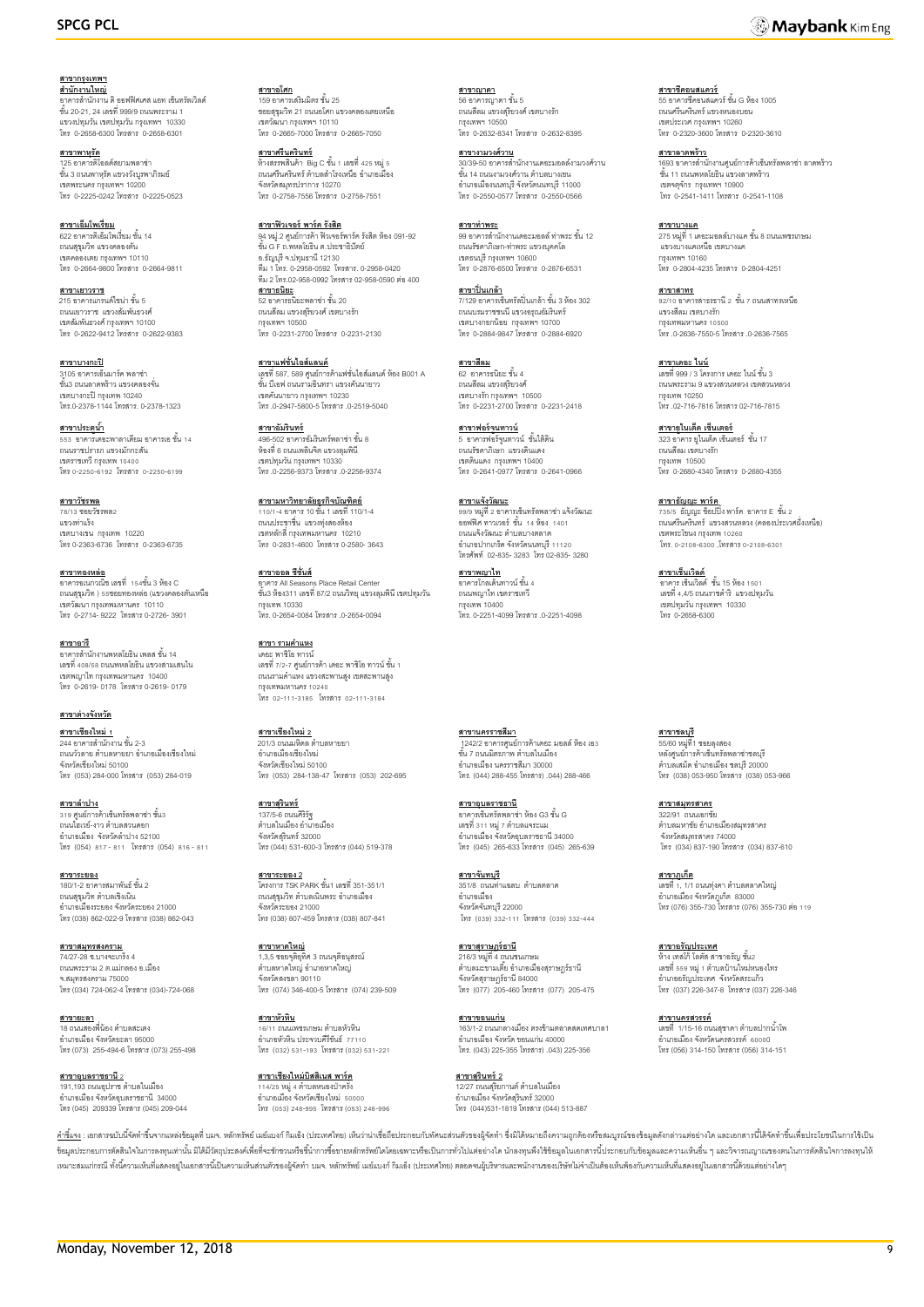| <b>AMATA</b><br><b>DRT</b><br><b>KCE</b><br><b>PPS</b><br><b>SCCC</b><br><b>TNDT</b><br>Score Range<br>Number of Logo<br><b>Description</b><br><b>KKP</b><br><b>PSL</b><br>SE-ED<br><b>TOP</b><br><b>DTAC</b><br>90-100<br><b>Excellent</b><br>aot<br>ΔΔΔΔΔ<br><b>DTC</b><br><b>KTB</b><br><b>PTT</b><br><b>SIM</b><br><b>TSC</b><br>80-89<br>ΔΔΔΔ<br>Very Good<br><b>BAFS</b><br>PTTEP<br><b>SITHAI</b><br>BAY<br><b>EASTW</b><br>KTC<br><b>TTCL</b><br>70-79<br>ΔΔΔ<br>Good<br><b>BCP</b><br>EGCO<br><b>LHBANK</b><br><b>PTTGC</b><br><b>SNC</b><br>TU<br>60-69<br>Satisfactory<br>ΔΔ<br><b>UV</b><br><b>BIGC</b><br><b>GFPT</b><br><b>LPN</b><br>QH<br><b>SPALI</b><br>50-59<br>Pass<br>Δ<br>VGI<br><b>BTS</b><br>GPSC<br><b>MBK</b><br>QTC<br><b>SSSC</b><br>N/A<br>Lower than 50<br>No logo given<br><b>MCOT</b><br><b>RATCH</b><br><b>STEC</b><br><b>BWG</b><br><b>GRAMMY</b><br><b>WACOAL</b><br>CK.<br><b>HANA</b><br><b>MINT</b><br><b>SAMART</b><br><b>SVI</b><br><b>WAVE</b><br>CPF<br><b>HMPRO</b><br><b>MONO</b><br><b>SAMTEL</b><br><b>TCAP</b><br><b>CPN</b><br>SAT<br><b>INTUCH</b><br><b>NKI</b><br><b>THCOM</b><br><b>CSL</b><br><b>IRPC</b><br><b>SC</b><br>TISCO<br><b>NYT</b><br><b>SCB</b><br><b>DELTA</b><br><b>IVL</b><br><b>OTO</b><br><b>TKT</b><br>SCC<br>TMB<br><b>DEMCO</b><br><b>KBANK</b><br><b>PHOL</b><br>AΔAΔ<br>DCC<br>ĸ<br>2S<br><b>BBL</b><br><b>NCH</b><br><b>PRG</b><br><b>SMPC</b><br>TFI<br><b>TRUE</b><br><b>AAV</b><br><b>BDMS</b><br>EA<br><b>KSL</b><br><b>NOBLE</b><br><b>PRINC</b><br><b>SMT</b><br>TGCI<br><b>TSE</b><br>ECF<br>KTIS<br><b>SNP</b><br><b>THAI</b><br><b>ACAP</b><br><b>BEM</b><br><b>NSI</b><br>PT.<br><b>TSR</b><br><b>BFIT</b><br>EE<br>L&E<br><b>NTV</b><br><b>PTG</b><br><b>SPI</b><br><b>ADVANC</b><br><b>THANA</b><br><b>TSTE</b><br><b>AGE</b><br><b>ERW</b><br><b>LANNA</b><br>$_{\rm occ}$<br><b>PYLON</b><br><b>SPPT</b><br><b>BLA</b><br><b>THANI</b><br><b>TSTH</b><br>AH<br><b>BOL</b><br><b>FORTH</b><br>LH<br>OGC<br>Q-CON<br><b>SPRC</b><br>THIP<br><b>TTA</b><br><b>AHC</b><br><b>BROOK</b><br><b>FPI</b><br>LHK<br>OISHI<br><b>RICHY</b><br><b>SR</b><br><b>THRE</b><br><b>TTW</b><br><b>AKP</b><br>CEN<br><b>GBX</b><br>LIT<br>ORI<br><b>SSF</b><br><b>TVD</b><br><b>ROBINS</b><br><b>THREL</b><br>GC.<br><b>SST</b><br><b>TVO</b><br><b>ALUCON</b><br><b>CENTEL</b><br>LOXLEY<br>PACE<br><b>RS</b><br><b>TICON</b><br>GCAP<br><b>RWI</b><br><b>CFRESH</b><br>LRH<br>PAP<br><b>STA</b><br>TIPCO<br><b>TWPC</b><br><b>AMANAH</b><br>CGH<br><b>GL</b><br><b>LST</b><br>PB<br>s<br><b>SUSCO</b><br>TK<br><b>UAC</b><br><b>ANAN</b><br>AP.<br>CHG<br><b>GLOBAL</b><br>M<br>PCSGH<br><b>S&amp;J</b><br><b>SUTHA</b><br><b>UP</b><br><b>TKS</b><br>UPF<br>CHO<br><b>GLOW</b><br><b>MACO</b><br>PDI<br><b>SWC</b><br><b>TMC</b><br><b>APCO</b><br><b>SABINA</b><br>PE<br><b>APCS</b><br>CHOW<br><b>GUNKUL</b><br><b>MALEE</b><br><b>SALEE</b><br><b>SYMC</b><br>TMI<br>VIH<br><b>ARIP</b><br>СI<br><b>HOTPOT</b><br><b>MBKET</b><br>PG<br><b>SAMCO</b><br><b>SYNEX</b><br><b>TMILL</b><br><b>VNT</b><br><b>CIMBT</b><br><b>HYDRO</b><br><b>MC</b><br><b>PJW</b><br><b>SCG</b><br><b>SYNTEC</b><br><b>TMT</b><br><b>WINNER</b><br><b>ASIA</b><br>CKP<br>ICC<br><b>MEGA</b><br><b>PLANB</b><br><b>SEAFCO</b><br><b>TNITY</b><br><b>ASIMAR</b><br><b>TAE</b><br><b>YUASA</b><br>PM<br><b>SFP</b><br><b>ASK</b><br><b>CM</b><br><b>ICHI</b><br><b>MFC</b><br><b>TAKUNI</b><br><b>TNL</b><br>ZMICO<br>PPP<br><b>ASP</b><br>CNS<br><b>IFEC</b><br><b>MOONG</b><br><b>SIAM</b><br><b>TASCO</b><br><b>TOG</b><br><b>AUCT</b><br>CNT<br><b>INET</b><br><b>MSC</b><br><b>PR</b><br><b>SINGER</b><br><b>TBSP</b><br><b>TPCORP</b><br>COL<br><b>IRC</b><br><b>MTI</b><br>PRANDA<br><b>TCC</b><br><b>TRC</b><br><b>AYUD</b><br><b>SIS</b><br><b>BANPU</b><br>CPI<br><b>JSP</b><br><b>MTLS</b><br>PREB<br><b>SMK</b><br>TF<br><b>TRU</b><br>ឹ∆∆<br>AEC.<br><b>BJCHI</b><br><b>DIMET</b><br>GYT<br><b>KKC</b><br><b>NEP</b><br><b>RML</b><br><b>STANLY</b><br><b>TPOLY</b><br><b>HPT</b><br><b>RPC</b><br><b>AEONTS</b><br><b>BKD</b><br><b>DNA</b><br><b>KOOL</b><br><b>NOK</b><br><b>STPI</b><br><b>TRITN</b><br>AF.<br><b>BR</b><br><b>EARTH</b><br><b>HTC</b><br><b>KWC</b><br><b>SUC</b><br><b>NUSA</b><br><b>SANKO</b><br><b>TRT</b><br><b>AIRA</b><br><b>BROCK</b><br><b>EASON</b><br><b>HTECH</b><br><b>KYE</b><br>PATO<br><b>SAPPE</b><br><b>TACC</b><br>$ \mathsf{T}  $<br><b>IFS</b><br><b>PCA</b><br><b>TVI</b><br><b>AIT</b><br><b>BRR</b><br>ECL<br>LALIN<br><b>SAWAD</b><br>TCCC<br>AJ.<br><b>IHL</b><br><b>LPH</b><br><b>BTNC</b><br><b>EFORL</b><br><b>PDG</b><br>SCI<br><b>TCMC</b><br><b>TWP</b><br><b>AKR</b><br>CBG<br>EPCO<br><b>ILINK</b><br><b>MAJOR</b><br>PF.<br><b>SCN</b><br><b>TEAM</b><br>U<br>CGD<br>PICO<br><b>SCP</b><br><b>UBIS</b><br><b>AMARIN</b><br><b>EPG</b><br><b>INSURE</b><br><b>MAKRO</b><br><b>TFD</b><br>CHARAN<br><b>ESSO</b><br><b>IRCP</b><br><b>MATCH</b><br><b>PIMO</b><br><b>SEAOIL</b><br><b>TFG</b><br><b>UMI</b><br><b>AMATAV</b><br> T <br>PL.<br>UPOIC<br>AMC<br>CITY<br>FE<br><b>MATI</b><br><b>SENA</b><br>TIC<br><b>ITD</b><br><b>SIRT</b><br><b>TIW</b><br><b>APURE</b><br>CMR<br><b>FER</b><br><b>M-CHAI</b><br><b>PLAT</b><br>UT.<br>COLOR<br><b>FOCUS</b><br>J<br><b>PLE</b><br><b>SKR</b><br><b>TKN</b><br><b>UWC</b><br><b>AQUA</b><br><b>MDX</b><br><b>ARROW</b><br>COM7<br><b>FSMART</b><br><b>JMART</b><br><b>MFEC</b><br><b>PMTA</b><br><b>SLP</b><br><b>TLUXE</b><br><b>VIBHA</b><br><b>AS</b><br>CPL<br><b>FSS</b><br><b>MJD</b><br><b>PPM</b><br><b>SMIT</b><br><b>TMD</b><br><b>VPO</b><br><b>JMT</b><br><b>BA</b><br><b>FVC</b><br><b>TNP</b><br>CSC<br><b>JUBILE</b><br><b>MK</b><br><b>PRIN</b><br><b>SORKON</b><br><b>VTE</b><br><b>BEAUTY</b><br>CSP<br><b>JWD</b><br><b>SPA</b><br>TOPP<br><b>GEL</b><br><b>MODERN</b><br><b>PSTC</b><br><b>WICE</b><br><b>BEC</b><br>CSR<br><b>MPG</b><br><b>SPC</b><br>GIFT<br><b>KASET</b><br>QLT<br><b>TPA</b><br><b>WIIK</b><br>BH<br>CSS<br><b>GLAND</b><br><b>NC</b><br><b>RCI</b><br><b>SPCG</b><br><b>TPAC</b><br>WIN<br><b>KBS</b><br><b>BIG</b><br>CTW<br>GOLD<br><b>KCAR</b><br><b>NCL</b><br><b>RCL</b><br><b>SPV1</b><br><b>TPCH</b><br>XO<br><b>NDR</b><br><b>RICH</b><br><b>BJC</b><br><b>DCON</b><br><b>GSTEL</b><br>KGI<br><b>SSC</b><br><b>TPIPL</b><br>Source: Thai Institute of Directors (IOD) |       | THAI INSTITUTE OF DIRECTORS ASSOCIATION (IOD) CORPORATE GOVERNANCE REPORT RATING 2017 |  |  |  |  |
|---------------------------------------------------------------------------------------------------------------------------------------------------------------------------------------------------------------------------------------------------------------------------------------------------------------------------------------------------------------------------------------------------------------------------------------------------------------------------------------------------------------------------------------------------------------------------------------------------------------------------------------------------------------------------------------------------------------------------------------------------------------------------------------------------------------------------------------------------------------------------------------------------------------------------------------------------------------------------------------------------------------------------------------------------------------------------------------------------------------------------------------------------------------------------------------------------------------------------------------------------------------------------------------------------------------------------------------------------------------------------------------------------------------------------------------------------------------------------------------------------------------------------------------------------------------------------------------------------------------------------------------------------------------------------------------------------------------------------------------------------------------------------------------------------------------------------------------------------------------------------------------------------------------------------------------------------------------------------------------------------------------------------------------------------------------------------------------------------------------------------------------------------------------------------------------------------------------------------------------------------------------------------------------------------------------------------------------------------------------------------------------------------------------------------------------------------------------------------------------------------------------------------------------------------------------------------------------------------------------------------------------------------------------------------------------------------------------------------------------------------------------------------------------------------------------------------------------------------------------------------------------------------------------------------------------------------------------------------------------------------------------------------------------------------------------------------------------------------------------------------------------------------------------------------------------------------------------------------------------------------------------------------------------------------------------------------------------------------------------------------------------------------------------------------------------------------------------------------------------------------------------------------------------------------------------------------------------------------------------------------------------------------------------------------------------------------------------------------------------------------------------------------------------------------------------------------------------------------------------------------------------------------------------------------------------------------------------------------------------------------------------------------------------------------------------------------------------------------------------------------------------------------------------------------------------------------------------------------------------------------------------------------------------------------------------------------------------------------------------------------------------------------------------------------------------------------------------------------------------------------------------------------------------------------------------------------------------------------------------------------------------------------------------------------------------------------------------------------------------------------------------------------------------------------------------------------------------------------------------------------------------------------------------------------------------------------------------------------------------------------------------------------------------------------------------------------------------------------------------------------------------------------------------------------------------------------------------------------------------------------------------------------------------------------------------------------------------------------------------------------------------------------------------------------------------------------------------------------------------------------------------------------------------------------------------------------------------------------------------------------------------------------------------------------------------------------------------------------------------------------------------------------------------------------------------------------------------------------------------------------------------------------------------------------------------------------------------------------------------------------------------------------------------------------------------------------------------------------------------------------------------------------------------------------------------------------------------------------------------------------------------------------------------------------------------------------------------------------------------------------------------------------|-------|---------------------------------------------------------------------------------------|--|--|--|--|
|                                                                                                                                                                                                                                                                                                                                                                                                                                                                                                                                                                                                                                                                                                                                                                                                                                                                                                                                                                                                                                                                                                                                                                                                                                                                                                                                                                                                                                                                                                                                                                                                                                                                                                                                                                                                                                                                                                                                                                                                                                                                                                                                                                                                                                                                                                                                                                                                                                                                                                                                                                                                                                                                                                                                                                                                                                                                                                                                                                                                                                                                                                                                                                                                                                                                                                                                                                                                                                                                                                                                                                                                                                                                                                                                                                                                                                                                                                                                                                                                                                                                                                                                                                                                                                                                                                                                                                                                                                                                                                                                                                                                                                                                                                                                                                                                                                                                                                                                                                                                                                                                                                                                                                                                                                                                                                                                                                                                                                                                                                                                                                                                                                                                                                                                                                                                                                                                                                                                                                                                                                                                                                                                                                                                                                                                                                                                                                                                   | AAAAA |                                                                                       |  |  |  |  |
|                                                                                                                                                                                                                                                                                                                                                                                                                                                                                                                                                                                                                                                                                                                                                                                                                                                                                                                                                                                                                                                                                                                                                                                                                                                                                                                                                                                                                                                                                                                                                                                                                                                                                                                                                                                                                                                                                                                                                                                                                                                                                                                                                                                                                                                                                                                                                                                                                                                                                                                                                                                                                                                                                                                                                                                                                                                                                                                                                                                                                                                                                                                                                                                                                                                                                                                                                                                                                                                                                                                                                                                                                                                                                                                                                                                                                                                                                                                                                                                                                                                                                                                                                                                                                                                                                                                                                                                                                                                                                                                                                                                                                                                                                                                                                                                                                                                                                                                                                                                                                                                                                                                                                                                                                                                                                                                                                                                                                                                                                                                                                                                                                                                                                                                                                                                                                                                                                                                                                                                                                                                                                                                                                                                                                                                                                                                                                                                                   |       |                                                                                       |  |  |  |  |
|                                                                                                                                                                                                                                                                                                                                                                                                                                                                                                                                                                                                                                                                                                                                                                                                                                                                                                                                                                                                                                                                                                                                                                                                                                                                                                                                                                                                                                                                                                                                                                                                                                                                                                                                                                                                                                                                                                                                                                                                                                                                                                                                                                                                                                                                                                                                                                                                                                                                                                                                                                                                                                                                                                                                                                                                                                                                                                                                                                                                                                                                                                                                                                                                                                                                                                                                                                                                                                                                                                                                                                                                                                                                                                                                                                                                                                                                                                                                                                                                                                                                                                                                                                                                                                                                                                                                                                                                                                                                                                                                                                                                                                                                                                                                                                                                                                                                                                                                                                                                                                                                                                                                                                                                                                                                                                                                                                                                                                                                                                                                                                                                                                                                                                                                                                                                                                                                                                                                                                                                                                                                                                                                                                                                                                                                                                                                                                                                   |       |                                                                                       |  |  |  |  |
|                                                                                                                                                                                                                                                                                                                                                                                                                                                                                                                                                                                                                                                                                                                                                                                                                                                                                                                                                                                                                                                                                                                                                                                                                                                                                                                                                                                                                                                                                                                                                                                                                                                                                                                                                                                                                                                                                                                                                                                                                                                                                                                                                                                                                                                                                                                                                                                                                                                                                                                                                                                                                                                                                                                                                                                                                                                                                                                                                                                                                                                                                                                                                                                                                                                                                                                                                                                                                                                                                                                                                                                                                                                                                                                                                                                                                                                                                                                                                                                                                                                                                                                                                                                                                                                                                                                                                                                                                                                                                                                                                                                                                                                                                                                                                                                                                                                                                                                                                                                                                                                                                                                                                                                                                                                                                                                                                                                                                                                                                                                                                                                                                                                                                                                                                                                                                                                                                                                                                                                                                                                                                                                                                                                                                                                                                                                                                                                                   |       |                                                                                       |  |  |  |  |
|                                                                                                                                                                                                                                                                                                                                                                                                                                                                                                                                                                                                                                                                                                                                                                                                                                                                                                                                                                                                                                                                                                                                                                                                                                                                                                                                                                                                                                                                                                                                                                                                                                                                                                                                                                                                                                                                                                                                                                                                                                                                                                                                                                                                                                                                                                                                                                                                                                                                                                                                                                                                                                                                                                                                                                                                                                                                                                                                                                                                                                                                                                                                                                                                                                                                                                                                                                                                                                                                                                                                                                                                                                                                                                                                                                                                                                                                                                                                                                                                                                                                                                                                                                                                                                                                                                                                                                                                                                                                                                                                                                                                                                                                                                                                                                                                                                                                                                                                                                                                                                                                                                                                                                                                                                                                                                                                                                                                                                                                                                                                                                                                                                                                                                                                                                                                                                                                                                                                                                                                                                                                                                                                                                                                                                                                                                                                                                                                   |       |                                                                                       |  |  |  |  |
|                                                                                                                                                                                                                                                                                                                                                                                                                                                                                                                                                                                                                                                                                                                                                                                                                                                                                                                                                                                                                                                                                                                                                                                                                                                                                                                                                                                                                                                                                                                                                                                                                                                                                                                                                                                                                                                                                                                                                                                                                                                                                                                                                                                                                                                                                                                                                                                                                                                                                                                                                                                                                                                                                                                                                                                                                                                                                                                                                                                                                                                                                                                                                                                                                                                                                                                                                                                                                                                                                                                                                                                                                                                                                                                                                                                                                                                                                                                                                                                                                                                                                                                                                                                                                                                                                                                                                                                                                                                                                                                                                                                                                                                                                                                                                                                                                                                                                                                                                                                                                                                                                                                                                                                                                                                                                                                                                                                                                                                                                                                                                                                                                                                                                                                                                                                                                                                                                                                                                                                                                                                                                                                                                                                                                                                                                                                                                                                                   |       |                                                                                       |  |  |  |  |
|                                                                                                                                                                                                                                                                                                                                                                                                                                                                                                                                                                                                                                                                                                                                                                                                                                                                                                                                                                                                                                                                                                                                                                                                                                                                                                                                                                                                                                                                                                                                                                                                                                                                                                                                                                                                                                                                                                                                                                                                                                                                                                                                                                                                                                                                                                                                                                                                                                                                                                                                                                                                                                                                                                                                                                                                                                                                                                                                                                                                                                                                                                                                                                                                                                                                                                                                                                                                                                                                                                                                                                                                                                                                                                                                                                                                                                                                                                                                                                                                                                                                                                                                                                                                                                                                                                                                                                                                                                                                                                                                                                                                                                                                                                                                                                                                                                                                                                                                                                                                                                                                                                                                                                                                                                                                                                                                                                                                                                                                                                                                                                                                                                                                                                                                                                                                                                                                                                                                                                                                                                                                                                                                                                                                                                                                                                                                                                                                   |       |                                                                                       |  |  |  |  |
|                                                                                                                                                                                                                                                                                                                                                                                                                                                                                                                                                                                                                                                                                                                                                                                                                                                                                                                                                                                                                                                                                                                                                                                                                                                                                                                                                                                                                                                                                                                                                                                                                                                                                                                                                                                                                                                                                                                                                                                                                                                                                                                                                                                                                                                                                                                                                                                                                                                                                                                                                                                                                                                                                                                                                                                                                                                                                                                                                                                                                                                                                                                                                                                                                                                                                                                                                                                                                                                                                                                                                                                                                                                                                                                                                                                                                                                                                                                                                                                                                                                                                                                                                                                                                                                                                                                                                                                                                                                                                                                                                                                                                                                                                                                                                                                                                                                                                                                                                                                                                                                                                                                                                                                                                                                                                                                                                                                                                                                                                                                                                                                                                                                                                                                                                                                                                                                                                                                                                                                                                                                                                                                                                                                                                                                                                                                                                                                                   |       |                                                                                       |  |  |  |  |
|                                                                                                                                                                                                                                                                                                                                                                                                                                                                                                                                                                                                                                                                                                                                                                                                                                                                                                                                                                                                                                                                                                                                                                                                                                                                                                                                                                                                                                                                                                                                                                                                                                                                                                                                                                                                                                                                                                                                                                                                                                                                                                                                                                                                                                                                                                                                                                                                                                                                                                                                                                                                                                                                                                                                                                                                                                                                                                                                                                                                                                                                                                                                                                                                                                                                                                                                                                                                                                                                                                                                                                                                                                                                                                                                                                                                                                                                                                                                                                                                                                                                                                                                                                                                                                                                                                                                                                                                                                                                                                                                                                                                                                                                                                                                                                                                                                                                                                                                                                                                                                                                                                                                                                                                                                                                                                                                                                                                                                                                                                                                                                                                                                                                                                                                                                                                                                                                                                                                                                                                                                                                                                                                                                                                                                                                                                                                                                                                   |       |                                                                                       |  |  |  |  |
|                                                                                                                                                                                                                                                                                                                                                                                                                                                                                                                                                                                                                                                                                                                                                                                                                                                                                                                                                                                                                                                                                                                                                                                                                                                                                                                                                                                                                                                                                                                                                                                                                                                                                                                                                                                                                                                                                                                                                                                                                                                                                                                                                                                                                                                                                                                                                                                                                                                                                                                                                                                                                                                                                                                                                                                                                                                                                                                                                                                                                                                                                                                                                                                                                                                                                                                                                                                                                                                                                                                                                                                                                                                                                                                                                                                                                                                                                                                                                                                                                                                                                                                                                                                                                                                                                                                                                                                                                                                                                                                                                                                                                                                                                                                                                                                                                                                                                                                                                                                                                                                                                                                                                                                                                                                                                                                                                                                                                                                                                                                                                                                                                                                                                                                                                                                                                                                                                                                                                                                                                                                                                                                                                                                                                                                                                                                                                                                                   |       |                                                                                       |  |  |  |  |
|                                                                                                                                                                                                                                                                                                                                                                                                                                                                                                                                                                                                                                                                                                                                                                                                                                                                                                                                                                                                                                                                                                                                                                                                                                                                                                                                                                                                                                                                                                                                                                                                                                                                                                                                                                                                                                                                                                                                                                                                                                                                                                                                                                                                                                                                                                                                                                                                                                                                                                                                                                                                                                                                                                                                                                                                                                                                                                                                                                                                                                                                                                                                                                                                                                                                                                                                                                                                                                                                                                                                                                                                                                                                                                                                                                                                                                                                                                                                                                                                                                                                                                                                                                                                                                                                                                                                                                                                                                                                                                                                                                                                                                                                                                                                                                                                                                                                                                                                                                                                                                                                                                                                                                                                                                                                                                                                                                                                                                                                                                                                                                                                                                                                                                                                                                                                                                                                                                                                                                                                                                                                                                                                                                                                                                                                                                                                                                                                   |       |                                                                                       |  |  |  |  |
|                                                                                                                                                                                                                                                                                                                                                                                                                                                                                                                                                                                                                                                                                                                                                                                                                                                                                                                                                                                                                                                                                                                                                                                                                                                                                                                                                                                                                                                                                                                                                                                                                                                                                                                                                                                                                                                                                                                                                                                                                                                                                                                                                                                                                                                                                                                                                                                                                                                                                                                                                                                                                                                                                                                                                                                                                                                                                                                                                                                                                                                                                                                                                                                                                                                                                                                                                                                                                                                                                                                                                                                                                                                                                                                                                                                                                                                                                                                                                                                                                                                                                                                                                                                                                                                                                                                                                                                                                                                                                                                                                                                                                                                                                                                                                                                                                                                                                                                                                                                                                                                                                                                                                                                                                                                                                                                                                                                                                                                                                                                                                                                                                                                                                                                                                                                                                                                                                                                                                                                                                                                                                                                                                                                                                                                                                                                                                                                                   |       |                                                                                       |  |  |  |  |
|                                                                                                                                                                                                                                                                                                                                                                                                                                                                                                                                                                                                                                                                                                                                                                                                                                                                                                                                                                                                                                                                                                                                                                                                                                                                                                                                                                                                                                                                                                                                                                                                                                                                                                                                                                                                                                                                                                                                                                                                                                                                                                                                                                                                                                                                                                                                                                                                                                                                                                                                                                                                                                                                                                                                                                                                                                                                                                                                                                                                                                                                                                                                                                                                                                                                                                                                                                                                                                                                                                                                                                                                                                                                                                                                                                                                                                                                                                                                                                                                                                                                                                                                                                                                                                                                                                                                                                                                                                                                                                                                                                                                                                                                                                                                                                                                                                                                                                                                                                                                                                                                                                                                                                                                                                                                                                                                                                                                                                                                                                                                                                                                                                                                                                                                                                                                                                                                                                                                                                                                                                                                                                                                                                                                                                                                                                                                                                                                   |       |                                                                                       |  |  |  |  |
|                                                                                                                                                                                                                                                                                                                                                                                                                                                                                                                                                                                                                                                                                                                                                                                                                                                                                                                                                                                                                                                                                                                                                                                                                                                                                                                                                                                                                                                                                                                                                                                                                                                                                                                                                                                                                                                                                                                                                                                                                                                                                                                                                                                                                                                                                                                                                                                                                                                                                                                                                                                                                                                                                                                                                                                                                                                                                                                                                                                                                                                                                                                                                                                                                                                                                                                                                                                                                                                                                                                                                                                                                                                                                                                                                                                                                                                                                                                                                                                                                                                                                                                                                                                                                                                                                                                                                                                                                                                                                                                                                                                                                                                                                                                                                                                                                                                                                                                                                                                                                                                                                                                                                                                                                                                                                                                                                                                                                                                                                                                                                                                                                                                                                                                                                                                                                                                                                                                                                                                                                                                                                                                                                                                                                                                                                                                                                                                                   |       |                                                                                       |  |  |  |  |
|                                                                                                                                                                                                                                                                                                                                                                                                                                                                                                                                                                                                                                                                                                                                                                                                                                                                                                                                                                                                                                                                                                                                                                                                                                                                                                                                                                                                                                                                                                                                                                                                                                                                                                                                                                                                                                                                                                                                                                                                                                                                                                                                                                                                                                                                                                                                                                                                                                                                                                                                                                                                                                                                                                                                                                                                                                                                                                                                                                                                                                                                                                                                                                                                                                                                                                                                                                                                                                                                                                                                                                                                                                                                                                                                                                                                                                                                                                                                                                                                                                                                                                                                                                                                                                                                                                                                                                                                                                                                                                                                                                                                                                                                                                                                                                                                                                                                                                                                                                                                                                                                                                                                                                                                                                                                                                                                                                                                                                                                                                                                                                                                                                                                                                                                                                                                                                                                                                                                                                                                                                                                                                                                                                                                                                                                                                                                                                                                   |       |                                                                                       |  |  |  |  |
|                                                                                                                                                                                                                                                                                                                                                                                                                                                                                                                                                                                                                                                                                                                                                                                                                                                                                                                                                                                                                                                                                                                                                                                                                                                                                                                                                                                                                                                                                                                                                                                                                                                                                                                                                                                                                                                                                                                                                                                                                                                                                                                                                                                                                                                                                                                                                                                                                                                                                                                                                                                                                                                                                                                                                                                                                                                                                                                                                                                                                                                                                                                                                                                                                                                                                                                                                                                                                                                                                                                                                                                                                                                                                                                                                                                                                                                                                                                                                                                                                                                                                                                                                                                                                                                                                                                                                                                                                                                                                                                                                                                                                                                                                                                                                                                                                                                                                                                                                                                                                                                                                                                                                                                                                                                                                                                                                                                                                                                                                                                                                                                                                                                                                                                                                                                                                                                                                                                                                                                                                                                                                                                                                                                                                                                                                                                                                                                                   |       |                                                                                       |  |  |  |  |
|                                                                                                                                                                                                                                                                                                                                                                                                                                                                                                                                                                                                                                                                                                                                                                                                                                                                                                                                                                                                                                                                                                                                                                                                                                                                                                                                                                                                                                                                                                                                                                                                                                                                                                                                                                                                                                                                                                                                                                                                                                                                                                                                                                                                                                                                                                                                                                                                                                                                                                                                                                                                                                                                                                                                                                                                                                                                                                                                                                                                                                                                                                                                                                                                                                                                                                                                                                                                                                                                                                                                                                                                                                                                                                                                                                                                                                                                                                                                                                                                                                                                                                                                                                                                                                                                                                                                                                                                                                                                                                                                                                                                                                                                                                                                                                                                                                                                                                                                                                                                                                                                                                                                                                                                                                                                                                                                                                                                                                                                                                                                                                                                                                                                                                                                                                                                                                                                                                                                                                                                                                                                                                                                                                                                                                                                                                                                                                                                   |       |                                                                                       |  |  |  |  |
|                                                                                                                                                                                                                                                                                                                                                                                                                                                                                                                                                                                                                                                                                                                                                                                                                                                                                                                                                                                                                                                                                                                                                                                                                                                                                                                                                                                                                                                                                                                                                                                                                                                                                                                                                                                                                                                                                                                                                                                                                                                                                                                                                                                                                                                                                                                                                                                                                                                                                                                                                                                                                                                                                                                                                                                                                                                                                                                                                                                                                                                                                                                                                                                                                                                                                                                                                                                                                                                                                                                                                                                                                                                                                                                                                                                                                                                                                                                                                                                                                                                                                                                                                                                                                                                                                                                                                                                                                                                                                                                                                                                                                                                                                                                                                                                                                                                                                                                                                                                                                                                                                                                                                                                                                                                                                                                                                                                                                                                                                                                                                                                                                                                                                                                                                                                                                                                                                                                                                                                                                                                                                                                                                                                                                                                                                                                                                                                                   |       |                                                                                       |  |  |  |  |
|                                                                                                                                                                                                                                                                                                                                                                                                                                                                                                                                                                                                                                                                                                                                                                                                                                                                                                                                                                                                                                                                                                                                                                                                                                                                                                                                                                                                                                                                                                                                                                                                                                                                                                                                                                                                                                                                                                                                                                                                                                                                                                                                                                                                                                                                                                                                                                                                                                                                                                                                                                                                                                                                                                                                                                                                                                                                                                                                                                                                                                                                                                                                                                                                                                                                                                                                                                                                                                                                                                                                                                                                                                                                                                                                                                                                                                                                                                                                                                                                                                                                                                                                                                                                                                                                                                                                                                                                                                                                                                                                                                                                                                                                                                                                                                                                                                                                                                                                                                                                                                                                                                                                                                                                                                                                                                                                                                                                                                                                                                                                                                                                                                                                                                                                                                                                                                                                                                                                                                                                                                                                                                                                                                                                                                                                                                                                                                                                   |       |                                                                                       |  |  |  |  |
|                                                                                                                                                                                                                                                                                                                                                                                                                                                                                                                                                                                                                                                                                                                                                                                                                                                                                                                                                                                                                                                                                                                                                                                                                                                                                                                                                                                                                                                                                                                                                                                                                                                                                                                                                                                                                                                                                                                                                                                                                                                                                                                                                                                                                                                                                                                                                                                                                                                                                                                                                                                                                                                                                                                                                                                                                                                                                                                                                                                                                                                                                                                                                                                                                                                                                                                                                                                                                                                                                                                                                                                                                                                                                                                                                                                                                                                                                                                                                                                                                                                                                                                                                                                                                                                                                                                                                                                                                                                                                                                                                                                                                                                                                                                                                                                                                                                                                                                                                                                                                                                                                                                                                                                                                                                                                                                                                                                                                                                                                                                                                                                                                                                                                                                                                                                                                                                                                                                                                                                                                                                                                                                                                                                                                                                                                                                                                                                                   |       |                                                                                       |  |  |  |  |
|                                                                                                                                                                                                                                                                                                                                                                                                                                                                                                                                                                                                                                                                                                                                                                                                                                                                                                                                                                                                                                                                                                                                                                                                                                                                                                                                                                                                                                                                                                                                                                                                                                                                                                                                                                                                                                                                                                                                                                                                                                                                                                                                                                                                                                                                                                                                                                                                                                                                                                                                                                                                                                                                                                                                                                                                                                                                                                                                                                                                                                                                                                                                                                                                                                                                                                                                                                                                                                                                                                                                                                                                                                                                                                                                                                                                                                                                                                                                                                                                                                                                                                                                                                                                                                                                                                                                                                                                                                                                                                                                                                                                                                                                                                                                                                                                                                                                                                                                                                                                                                                                                                                                                                                                                                                                                                                                                                                                                                                                                                                                                                                                                                                                                                                                                                                                                                                                                                                                                                                                                                                                                                                                                                                                                                                                                                                                                                                                   |       |                                                                                       |  |  |  |  |
|                                                                                                                                                                                                                                                                                                                                                                                                                                                                                                                                                                                                                                                                                                                                                                                                                                                                                                                                                                                                                                                                                                                                                                                                                                                                                                                                                                                                                                                                                                                                                                                                                                                                                                                                                                                                                                                                                                                                                                                                                                                                                                                                                                                                                                                                                                                                                                                                                                                                                                                                                                                                                                                                                                                                                                                                                                                                                                                                                                                                                                                                                                                                                                                                                                                                                                                                                                                                                                                                                                                                                                                                                                                                                                                                                                                                                                                                                                                                                                                                                                                                                                                                                                                                                                                                                                                                                                                                                                                                                                                                                                                                                                                                                                                                                                                                                                                                                                                                                                                                                                                                                                                                                                                                                                                                                                                                                                                                                                                                                                                                                                                                                                                                                                                                                                                                                                                                                                                                                                                                                                                                                                                                                                                                                                                                                                                                                                                                   |       |                                                                                       |  |  |  |  |
|                                                                                                                                                                                                                                                                                                                                                                                                                                                                                                                                                                                                                                                                                                                                                                                                                                                                                                                                                                                                                                                                                                                                                                                                                                                                                                                                                                                                                                                                                                                                                                                                                                                                                                                                                                                                                                                                                                                                                                                                                                                                                                                                                                                                                                                                                                                                                                                                                                                                                                                                                                                                                                                                                                                                                                                                                                                                                                                                                                                                                                                                                                                                                                                                                                                                                                                                                                                                                                                                                                                                                                                                                                                                                                                                                                                                                                                                                                                                                                                                                                                                                                                                                                                                                                                                                                                                                                                                                                                                                                                                                                                                                                                                                                                                                                                                                                                                                                                                                                                                                                                                                                                                                                                                                                                                                                                                                                                                                                                                                                                                                                                                                                                                                                                                                                                                                                                                                                                                                                                                                                                                                                                                                                                                                                                                                                                                                                                                   |       |                                                                                       |  |  |  |  |
|                                                                                                                                                                                                                                                                                                                                                                                                                                                                                                                                                                                                                                                                                                                                                                                                                                                                                                                                                                                                                                                                                                                                                                                                                                                                                                                                                                                                                                                                                                                                                                                                                                                                                                                                                                                                                                                                                                                                                                                                                                                                                                                                                                                                                                                                                                                                                                                                                                                                                                                                                                                                                                                                                                                                                                                                                                                                                                                                                                                                                                                                                                                                                                                                                                                                                                                                                                                                                                                                                                                                                                                                                                                                                                                                                                                                                                                                                                                                                                                                                                                                                                                                                                                                                                                                                                                                                                                                                                                                                                                                                                                                                                                                                                                                                                                                                                                                                                                                                                                                                                                                                                                                                                                                                                                                                                                                                                                                                                                                                                                                                                                                                                                                                                                                                                                                                                                                                                                                                                                                                                                                                                                                                                                                                                                                                                                                                                                                   |       |                                                                                       |  |  |  |  |
|                                                                                                                                                                                                                                                                                                                                                                                                                                                                                                                                                                                                                                                                                                                                                                                                                                                                                                                                                                                                                                                                                                                                                                                                                                                                                                                                                                                                                                                                                                                                                                                                                                                                                                                                                                                                                                                                                                                                                                                                                                                                                                                                                                                                                                                                                                                                                                                                                                                                                                                                                                                                                                                                                                                                                                                                                                                                                                                                                                                                                                                                                                                                                                                                                                                                                                                                                                                                                                                                                                                                                                                                                                                                                                                                                                                                                                                                                                                                                                                                                                                                                                                                                                                                                                                                                                                                                                                                                                                                                                                                                                                                                                                                                                                                                                                                                                                                                                                                                                                                                                                                                                                                                                                                                                                                                                                                                                                                                                                                                                                                                                                                                                                                                                                                                                                                                                                                                                                                                                                                                                                                                                                                                                                                                                                                                                                                                                                                   |       |                                                                                       |  |  |  |  |
|                                                                                                                                                                                                                                                                                                                                                                                                                                                                                                                                                                                                                                                                                                                                                                                                                                                                                                                                                                                                                                                                                                                                                                                                                                                                                                                                                                                                                                                                                                                                                                                                                                                                                                                                                                                                                                                                                                                                                                                                                                                                                                                                                                                                                                                                                                                                                                                                                                                                                                                                                                                                                                                                                                                                                                                                                                                                                                                                                                                                                                                                                                                                                                                                                                                                                                                                                                                                                                                                                                                                                                                                                                                                                                                                                                                                                                                                                                                                                                                                                                                                                                                                                                                                                                                                                                                                                                                                                                                                                                                                                                                                                                                                                                                                                                                                                                                                                                                                                                                                                                                                                                                                                                                                                                                                                                                                                                                                                                                                                                                                                                                                                                                                                                                                                                                                                                                                                                                                                                                                                                                                                                                                                                                                                                                                                                                                                                                                   |       |                                                                                       |  |  |  |  |
|                                                                                                                                                                                                                                                                                                                                                                                                                                                                                                                                                                                                                                                                                                                                                                                                                                                                                                                                                                                                                                                                                                                                                                                                                                                                                                                                                                                                                                                                                                                                                                                                                                                                                                                                                                                                                                                                                                                                                                                                                                                                                                                                                                                                                                                                                                                                                                                                                                                                                                                                                                                                                                                                                                                                                                                                                                                                                                                                                                                                                                                                                                                                                                                                                                                                                                                                                                                                                                                                                                                                                                                                                                                                                                                                                                                                                                                                                                                                                                                                                                                                                                                                                                                                                                                                                                                                                                                                                                                                                                                                                                                                                                                                                                                                                                                                                                                                                                                                                                                                                                                                                                                                                                                                                                                                                                                                                                                                                                                                                                                                                                                                                                                                                                                                                                                                                                                                                                                                                                                                                                                                                                                                                                                                                                                                                                                                                                                                   |       |                                                                                       |  |  |  |  |
|                                                                                                                                                                                                                                                                                                                                                                                                                                                                                                                                                                                                                                                                                                                                                                                                                                                                                                                                                                                                                                                                                                                                                                                                                                                                                                                                                                                                                                                                                                                                                                                                                                                                                                                                                                                                                                                                                                                                                                                                                                                                                                                                                                                                                                                                                                                                                                                                                                                                                                                                                                                                                                                                                                                                                                                                                                                                                                                                                                                                                                                                                                                                                                                                                                                                                                                                                                                                                                                                                                                                                                                                                                                                                                                                                                                                                                                                                                                                                                                                                                                                                                                                                                                                                                                                                                                                                                                                                                                                                                                                                                                                                                                                                                                                                                                                                                                                                                                                                                                                                                                                                                                                                                                                                                                                                                                                                                                                                                                                                                                                                                                                                                                                                                                                                                                                                                                                                                                                                                                                                                                                                                                                                                                                                                                                                                                                                                                                   |       |                                                                                       |  |  |  |  |
|                                                                                                                                                                                                                                                                                                                                                                                                                                                                                                                                                                                                                                                                                                                                                                                                                                                                                                                                                                                                                                                                                                                                                                                                                                                                                                                                                                                                                                                                                                                                                                                                                                                                                                                                                                                                                                                                                                                                                                                                                                                                                                                                                                                                                                                                                                                                                                                                                                                                                                                                                                                                                                                                                                                                                                                                                                                                                                                                                                                                                                                                                                                                                                                                                                                                                                                                                                                                                                                                                                                                                                                                                                                                                                                                                                                                                                                                                                                                                                                                                                                                                                                                                                                                                                                                                                                                                                                                                                                                                                                                                                                                                                                                                                                                                                                                                                                                                                                                                                                                                                                                                                                                                                                                                                                                                                                                                                                                                                                                                                                                                                                                                                                                                                                                                                                                                                                                                                                                                                                                                                                                                                                                                                                                                                                                                                                                                                                                   |       |                                                                                       |  |  |  |  |
|                                                                                                                                                                                                                                                                                                                                                                                                                                                                                                                                                                                                                                                                                                                                                                                                                                                                                                                                                                                                                                                                                                                                                                                                                                                                                                                                                                                                                                                                                                                                                                                                                                                                                                                                                                                                                                                                                                                                                                                                                                                                                                                                                                                                                                                                                                                                                                                                                                                                                                                                                                                                                                                                                                                                                                                                                                                                                                                                                                                                                                                                                                                                                                                                                                                                                                                                                                                                                                                                                                                                                                                                                                                                                                                                                                                                                                                                                                                                                                                                                                                                                                                                                                                                                                                                                                                                                                                                                                                                                                                                                                                                                                                                                                                                                                                                                                                                                                                                                                                                                                                                                                                                                                                                                                                                                                                                                                                                                                                                                                                                                                                                                                                                                                                                                                                                                                                                                                                                                                                                                                                                                                                                                                                                                                                                                                                                                                                                   |       |                                                                                       |  |  |  |  |
|                                                                                                                                                                                                                                                                                                                                                                                                                                                                                                                                                                                                                                                                                                                                                                                                                                                                                                                                                                                                                                                                                                                                                                                                                                                                                                                                                                                                                                                                                                                                                                                                                                                                                                                                                                                                                                                                                                                                                                                                                                                                                                                                                                                                                                                                                                                                                                                                                                                                                                                                                                                                                                                                                                                                                                                                                                                                                                                                                                                                                                                                                                                                                                                                                                                                                                                                                                                                                                                                                                                                                                                                                                                                                                                                                                                                                                                                                                                                                                                                                                                                                                                                                                                                                                                                                                                                                                                                                                                                                                                                                                                                                                                                                                                                                                                                                                                                                                                                                                                                                                                                                                                                                                                                                                                                                                                                                                                                                                                                                                                                                                                                                                                                                                                                                                                                                                                                                                                                                                                                                                                                                                                                                                                                                                                                                                                                                                                                   |       |                                                                                       |  |  |  |  |
|                                                                                                                                                                                                                                                                                                                                                                                                                                                                                                                                                                                                                                                                                                                                                                                                                                                                                                                                                                                                                                                                                                                                                                                                                                                                                                                                                                                                                                                                                                                                                                                                                                                                                                                                                                                                                                                                                                                                                                                                                                                                                                                                                                                                                                                                                                                                                                                                                                                                                                                                                                                                                                                                                                                                                                                                                                                                                                                                                                                                                                                                                                                                                                                                                                                                                                                                                                                                                                                                                                                                                                                                                                                                                                                                                                                                                                                                                                                                                                                                                                                                                                                                                                                                                                                                                                                                                                                                                                                                                                                                                                                                                                                                                                                                                                                                                                                                                                                                                                                                                                                                                                                                                                                                                                                                                                                                                                                                                                                                                                                                                                                                                                                                                                                                                                                                                                                                                                                                                                                                                                                                                                                                                                                                                                                                                                                                                                                                   |       |                                                                                       |  |  |  |  |
|                                                                                                                                                                                                                                                                                                                                                                                                                                                                                                                                                                                                                                                                                                                                                                                                                                                                                                                                                                                                                                                                                                                                                                                                                                                                                                                                                                                                                                                                                                                                                                                                                                                                                                                                                                                                                                                                                                                                                                                                                                                                                                                                                                                                                                                                                                                                                                                                                                                                                                                                                                                                                                                                                                                                                                                                                                                                                                                                                                                                                                                                                                                                                                                                                                                                                                                                                                                                                                                                                                                                                                                                                                                                                                                                                                                                                                                                                                                                                                                                                                                                                                                                                                                                                                                                                                                                                                                                                                                                                                                                                                                                                                                                                                                                                                                                                                                                                                                                                                                                                                                                                                                                                                                                                                                                                                                                                                                                                                                                                                                                                                                                                                                                                                                                                                                                                                                                                                                                                                                                                                                                                                                                                                                                                                                                                                                                                                                                   |       |                                                                                       |  |  |  |  |
|                                                                                                                                                                                                                                                                                                                                                                                                                                                                                                                                                                                                                                                                                                                                                                                                                                                                                                                                                                                                                                                                                                                                                                                                                                                                                                                                                                                                                                                                                                                                                                                                                                                                                                                                                                                                                                                                                                                                                                                                                                                                                                                                                                                                                                                                                                                                                                                                                                                                                                                                                                                                                                                                                                                                                                                                                                                                                                                                                                                                                                                                                                                                                                                                                                                                                                                                                                                                                                                                                                                                                                                                                                                                                                                                                                                                                                                                                                                                                                                                                                                                                                                                                                                                                                                                                                                                                                                                                                                                                                                                                                                                                                                                                                                                                                                                                                                                                                                                                                                                                                                                                                                                                                                                                                                                                                                                                                                                                                                                                                                                                                                                                                                                                                                                                                                                                                                                                                                                                                                                                                                                                                                                                                                                                                                                                                                                                                                                   |       |                                                                                       |  |  |  |  |
|                                                                                                                                                                                                                                                                                                                                                                                                                                                                                                                                                                                                                                                                                                                                                                                                                                                                                                                                                                                                                                                                                                                                                                                                                                                                                                                                                                                                                                                                                                                                                                                                                                                                                                                                                                                                                                                                                                                                                                                                                                                                                                                                                                                                                                                                                                                                                                                                                                                                                                                                                                                                                                                                                                                                                                                                                                                                                                                                                                                                                                                                                                                                                                                                                                                                                                                                                                                                                                                                                                                                                                                                                                                                                                                                                                                                                                                                                                                                                                                                                                                                                                                                                                                                                                                                                                                                                                                                                                                                                                                                                                                                                                                                                                                                                                                                                                                                                                                                                                                                                                                                                                                                                                                                                                                                                                                                                                                                                                                                                                                                                                                                                                                                                                                                                                                                                                                                                                                                                                                                                                                                                                                                                                                                                                                                                                                                                                                                   |       |                                                                                       |  |  |  |  |
|                                                                                                                                                                                                                                                                                                                                                                                                                                                                                                                                                                                                                                                                                                                                                                                                                                                                                                                                                                                                                                                                                                                                                                                                                                                                                                                                                                                                                                                                                                                                                                                                                                                                                                                                                                                                                                                                                                                                                                                                                                                                                                                                                                                                                                                                                                                                                                                                                                                                                                                                                                                                                                                                                                                                                                                                                                                                                                                                                                                                                                                                                                                                                                                                                                                                                                                                                                                                                                                                                                                                                                                                                                                                                                                                                                                                                                                                                                                                                                                                                                                                                                                                                                                                                                                                                                                                                                                                                                                                                                                                                                                                                                                                                                                                                                                                                                                                                                                                                                                                                                                                                                                                                                                                                                                                                                                                                                                                                                                                                                                                                                                                                                                                                                                                                                                                                                                                                                                                                                                                                                                                                                                                                                                                                                                                                                                                                                                                   |       |                                                                                       |  |  |  |  |
|                                                                                                                                                                                                                                                                                                                                                                                                                                                                                                                                                                                                                                                                                                                                                                                                                                                                                                                                                                                                                                                                                                                                                                                                                                                                                                                                                                                                                                                                                                                                                                                                                                                                                                                                                                                                                                                                                                                                                                                                                                                                                                                                                                                                                                                                                                                                                                                                                                                                                                                                                                                                                                                                                                                                                                                                                                                                                                                                                                                                                                                                                                                                                                                                                                                                                                                                                                                                                                                                                                                                                                                                                                                                                                                                                                                                                                                                                                                                                                                                                                                                                                                                                                                                                                                                                                                                                                                                                                                                                                                                                                                                                                                                                                                                                                                                                                                                                                                                                                                                                                                                                                                                                                                                                                                                                                                                                                                                                                                                                                                                                                                                                                                                                                                                                                                                                                                                                                                                                                                                                                                                                                                                                                                                                                                                                                                                                                                                   |       |                                                                                       |  |  |  |  |
|                                                                                                                                                                                                                                                                                                                                                                                                                                                                                                                                                                                                                                                                                                                                                                                                                                                                                                                                                                                                                                                                                                                                                                                                                                                                                                                                                                                                                                                                                                                                                                                                                                                                                                                                                                                                                                                                                                                                                                                                                                                                                                                                                                                                                                                                                                                                                                                                                                                                                                                                                                                                                                                                                                                                                                                                                                                                                                                                                                                                                                                                                                                                                                                                                                                                                                                                                                                                                                                                                                                                                                                                                                                                                                                                                                                                                                                                                                                                                                                                                                                                                                                                                                                                                                                                                                                                                                                                                                                                                                                                                                                                                                                                                                                                                                                                                                                                                                                                                                                                                                                                                                                                                                                                                                                                                                                                                                                                                                                                                                                                                                                                                                                                                                                                                                                                                                                                                                                                                                                                                                                                                                                                                                                                                                                                                                                                                                                                   |       |                                                                                       |  |  |  |  |
|                                                                                                                                                                                                                                                                                                                                                                                                                                                                                                                                                                                                                                                                                                                                                                                                                                                                                                                                                                                                                                                                                                                                                                                                                                                                                                                                                                                                                                                                                                                                                                                                                                                                                                                                                                                                                                                                                                                                                                                                                                                                                                                                                                                                                                                                                                                                                                                                                                                                                                                                                                                                                                                                                                                                                                                                                                                                                                                                                                                                                                                                                                                                                                                                                                                                                                                                                                                                                                                                                                                                                                                                                                                                                                                                                                                                                                                                                                                                                                                                                                                                                                                                                                                                                                                                                                                                                                                                                                                                                                                                                                                                                                                                                                                                                                                                                                                                                                                                                                                                                                                                                                                                                                                                                                                                                                                                                                                                                                                                                                                                                                                                                                                                                                                                                                                                                                                                                                                                                                                                                                                                                                                                                                                                                                                                                                                                                                                                   |       |                                                                                       |  |  |  |  |
|                                                                                                                                                                                                                                                                                                                                                                                                                                                                                                                                                                                                                                                                                                                                                                                                                                                                                                                                                                                                                                                                                                                                                                                                                                                                                                                                                                                                                                                                                                                                                                                                                                                                                                                                                                                                                                                                                                                                                                                                                                                                                                                                                                                                                                                                                                                                                                                                                                                                                                                                                                                                                                                                                                                                                                                                                                                                                                                                                                                                                                                                                                                                                                                                                                                                                                                                                                                                                                                                                                                                                                                                                                                                                                                                                                                                                                                                                                                                                                                                                                                                                                                                                                                                                                                                                                                                                                                                                                                                                                                                                                                                                                                                                                                                                                                                                                                                                                                                                                                                                                                                                                                                                                                                                                                                                                                                                                                                                                                                                                                                                                                                                                                                                                                                                                                                                                                                                                                                                                                                                                                                                                                                                                                                                                                                                                                                                                                                   |       |                                                                                       |  |  |  |  |
|                                                                                                                                                                                                                                                                                                                                                                                                                                                                                                                                                                                                                                                                                                                                                                                                                                                                                                                                                                                                                                                                                                                                                                                                                                                                                                                                                                                                                                                                                                                                                                                                                                                                                                                                                                                                                                                                                                                                                                                                                                                                                                                                                                                                                                                                                                                                                                                                                                                                                                                                                                                                                                                                                                                                                                                                                                                                                                                                                                                                                                                                                                                                                                                                                                                                                                                                                                                                                                                                                                                                                                                                                                                                                                                                                                                                                                                                                                                                                                                                                                                                                                                                                                                                                                                                                                                                                                                                                                                                                                                                                                                                                                                                                                                                                                                                                                                                                                                                                                                                                                                                                                                                                                                                                                                                                                                                                                                                                                                                                                                                                                                                                                                                                                                                                                                                                                                                                                                                                                                                                                                                                                                                                                                                                                                                                                                                                                                                   |       |                                                                                       |  |  |  |  |
|                                                                                                                                                                                                                                                                                                                                                                                                                                                                                                                                                                                                                                                                                                                                                                                                                                                                                                                                                                                                                                                                                                                                                                                                                                                                                                                                                                                                                                                                                                                                                                                                                                                                                                                                                                                                                                                                                                                                                                                                                                                                                                                                                                                                                                                                                                                                                                                                                                                                                                                                                                                                                                                                                                                                                                                                                                                                                                                                                                                                                                                                                                                                                                                                                                                                                                                                                                                                                                                                                                                                                                                                                                                                                                                                                                                                                                                                                                                                                                                                                                                                                                                                                                                                                                                                                                                                                                                                                                                                                                                                                                                                                                                                                                                                                                                                                                                                                                                                                                                                                                                                                                                                                                                                                                                                                                                                                                                                                                                                                                                                                                                                                                                                                                                                                                                                                                                                                                                                                                                                                                                                                                                                                                                                                                                                                                                                                                                                   |       |                                                                                       |  |  |  |  |
|                                                                                                                                                                                                                                                                                                                                                                                                                                                                                                                                                                                                                                                                                                                                                                                                                                                                                                                                                                                                                                                                                                                                                                                                                                                                                                                                                                                                                                                                                                                                                                                                                                                                                                                                                                                                                                                                                                                                                                                                                                                                                                                                                                                                                                                                                                                                                                                                                                                                                                                                                                                                                                                                                                                                                                                                                                                                                                                                                                                                                                                                                                                                                                                                                                                                                                                                                                                                                                                                                                                                                                                                                                                                                                                                                                                                                                                                                                                                                                                                                                                                                                                                                                                                                                                                                                                                                                                                                                                                                                                                                                                                                                                                                                                                                                                                                                                                                                                                                                                                                                                                                                                                                                                                                                                                                                                                                                                                                                                                                                                                                                                                                                                                                                                                                                                                                                                                                                                                                                                                                                                                                                                                                                                                                                                                                                                                                                                                   |       |                                                                                       |  |  |  |  |
|                                                                                                                                                                                                                                                                                                                                                                                                                                                                                                                                                                                                                                                                                                                                                                                                                                                                                                                                                                                                                                                                                                                                                                                                                                                                                                                                                                                                                                                                                                                                                                                                                                                                                                                                                                                                                                                                                                                                                                                                                                                                                                                                                                                                                                                                                                                                                                                                                                                                                                                                                                                                                                                                                                                                                                                                                                                                                                                                                                                                                                                                                                                                                                                                                                                                                                                                                                                                                                                                                                                                                                                                                                                                                                                                                                                                                                                                                                                                                                                                                                                                                                                                                                                                                                                                                                                                                                                                                                                                                                                                                                                                                                                                                                                                                                                                                                                                                                                                                                                                                                                                                                                                                                                                                                                                                                                                                                                                                                                                                                                                                                                                                                                                                                                                                                                                                                                                                                                                                                                                                                                                                                                                                                                                                                                                                                                                                                                                   |       |                                                                                       |  |  |  |  |
|                                                                                                                                                                                                                                                                                                                                                                                                                                                                                                                                                                                                                                                                                                                                                                                                                                                                                                                                                                                                                                                                                                                                                                                                                                                                                                                                                                                                                                                                                                                                                                                                                                                                                                                                                                                                                                                                                                                                                                                                                                                                                                                                                                                                                                                                                                                                                                                                                                                                                                                                                                                                                                                                                                                                                                                                                                                                                                                                                                                                                                                                                                                                                                                                                                                                                                                                                                                                                                                                                                                                                                                                                                                                                                                                                                                                                                                                                                                                                                                                                                                                                                                                                                                                                                                                                                                                                                                                                                                                                                                                                                                                                                                                                                                                                                                                                                                                                                                                                                                                                                                                                                                                                                                                                                                                                                                                                                                                                                                                                                                                                                                                                                                                                                                                                                                                                                                                                                                                                                                                                                                                                                                                                                                                                                                                                                                                                                                                   |       |                                                                                       |  |  |  |  |
|                                                                                                                                                                                                                                                                                                                                                                                                                                                                                                                                                                                                                                                                                                                                                                                                                                                                                                                                                                                                                                                                                                                                                                                                                                                                                                                                                                                                                                                                                                                                                                                                                                                                                                                                                                                                                                                                                                                                                                                                                                                                                                                                                                                                                                                                                                                                                                                                                                                                                                                                                                                                                                                                                                                                                                                                                                                                                                                                                                                                                                                                                                                                                                                                                                                                                                                                                                                                                                                                                                                                                                                                                                                                                                                                                                                                                                                                                                                                                                                                                                                                                                                                                                                                                                                                                                                                                                                                                                                                                                                                                                                                                                                                                                                                                                                                                                                                                                                                                                                                                                                                                                                                                                                                                                                                                                                                                                                                                                                                                                                                                                                                                                                                                                                                                                                                                                                                                                                                                                                                                                                                                                                                                                                                                                                                                                                                                                                                   |       |                                                                                       |  |  |  |  |
|                                                                                                                                                                                                                                                                                                                                                                                                                                                                                                                                                                                                                                                                                                                                                                                                                                                                                                                                                                                                                                                                                                                                                                                                                                                                                                                                                                                                                                                                                                                                                                                                                                                                                                                                                                                                                                                                                                                                                                                                                                                                                                                                                                                                                                                                                                                                                                                                                                                                                                                                                                                                                                                                                                                                                                                                                                                                                                                                                                                                                                                                                                                                                                                                                                                                                                                                                                                                                                                                                                                                                                                                                                                                                                                                                                                                                                                                                                                                                                                                                                                                                                                                                                                                                                                                                                                                                                                                                                                                                                                                                                                                                                                                                                                                                                                                                                                                                                                                                                                                                                                                                                                                                                                                                                                                                                                                                                                                                                                                                                                                                                                                                                                                                                                                                                                                                                                                                                                                                                                                                                                                                                                                                                                                                                                                                                                                                                                                   |       |                                                                                       |  |  |  |  |
|                                                                                                                                                                                                                                                                                                                                                                                                                                                                                                                                                                                                                                                                                                                                                                                                                                                                                                                                                                                                                                                                                                                                                                                                                                                                                                                                                                                                                                                                                                                                                                                                                                                                                                                                                                                                                                                                                                                                                                                                                                                                                                                                                                                                                                                                                                                                                                                                                                                                                                                                                                                                                                                                                                                                                                                                                                                                                                                                                                                                                                                                                                                                                                                                                                                                                                                                                                                                                                                                                                                                                                                                                                                                                                                                                                                                                                                                                                                                                                                                                                                                                                                                                                                                                                                                                                                                                                                                                                                                                                                                                                                                                                                                                                                                                                                                                                                                                                                                                                                                                                                                                                                                                                                                                                                                                                                                                                                                                                                                                                                                                                                                                                                                                                                                                                                                                                                                                                                                                                                                                                                                                                                                                                                                                                                                                                                                                                                                   |       |                                                                                       |  |  |  |  |
|                                                                                                                                                                                                                                                                                                                                                                                                                                                                                                                                                                                                                                                                                                                                                                                                                                                                                                                                                                                                                                                                                                                                                                                                                                                                                                                                                                                                                                                                                                                                                                                                                                                                                                                                                                                                                                                                                                                                                                                                                                                                                                                                                                                                                                                                                                                                                                                                                                                                                                                                                                                                                                                                                                                                                                                                                                                                                                                                                                                                                                                                                                                                                                                                                                                                                                                                                                                                                                                                                                                                                                                                                                                                                                                                                                                                                                                                                                                                                                                                                                                                                                                                                                                                                                                                                                                                                                                                                                                                                                                                                                                                                                                                                                                                                                                                                                                                                                                                                                                                                                                                                                                                                                                                                                                                                                                                                                                                                                                                                                                                                                                                                                                                                                                                                                                                                                                                                                                                                                                                                                                                                                                                                                                                                                                                                                                                                                                                   |       |                                                                                       |  |  |  |  |
|                                                                                                                                                                                                                                                                                                                                                                                                                                                                                                                                                                                                                                                                                                                                                                                                                                                                                                                                                                                                                                                                                                                                                                                                                                                                                                                                                                                                                                                                                                                                                                                                                                                                                                                                                                                                                                                                                                                                                                                                                                                                                                                                                                                                                                                                                                                                                                                                                                                                                                                                                                                                                                                                                                                                                                                                                                                                                                                                                                                                                                                                                                                                                                                                                                                                                                                                                                                                                                                                                                                                                                                                                                                                                                                                                                                                                                                                                                                                                                                                                                                                                                                                                                                                                                                                                                                                                                                                                                                                                                                                                                                                                                                                                                                                                                                                                                                                                                                                                                                                                                                                                                                                                                                                                                                                                                                                                                                                                                                                                                                                                                                                                                                                                                                                                                                                                                                                                                                                                                                                                                                                                                                                                                                                                                                                                                                                                                                                   |       |                                                                                       |  |  |  |  |
|                                                                                                                                                                                                                                                                                                                                                                                                                                                                                                                                                                                                                                                                                                                                                                                                                                                                                                                                                                                                                                                                                                                                                                                                                                                                                                                                                                                                                                                                                                                                                                                                                                                                                                                                                                                                                                                                                                                                                                                                                                                                                                                                                                                                                                                                                                                                                                                                                                                                                                                                                                                                                                                                                                                                                                                                                                                                                                                                                                                                                                                                                                                                                                                                                                                                                                                                                                                                                                                                                                                                                                                                                                                                                                                                                                                                                                                                                                                                                                                                                                                                                                                                                                                                                                                                                                                                                                                                                                                                                                                                                                                                                                                                                                                                                                                                                                                                                                                                                                                                                                                                                                                                                                                                                                                                                                                                                                                                                                                                                                                                                                                                                                                                                                                                                                                                                                                                                                                                                                                                                                                                                                                                                                                                                                                                                                                                                                                                   |       |                                                                                       |  |  |  |  |
|                                                                                                                                                                                                                                                                                                                                                                                                                                                                                                                                                                                                                                                                                                                                                                                                                                                                                                                                                                                                                                                                                                                                                                                                                                                                                                                                                                                                                                                                                                                                                                                                                                                                                                                                                                                                                                                                                                                                                                                                                                                                                                                                                                                                                                                                                                                                                                                                                                                                                                                                                                                                                                                                                                                                                                                                                                                                                                                                                                                                                                                                                                                                                                                                                                                                                                                                                                                                                                                                                                                                                                                                                                                                                                                                                                                                                                                                                                                                                                                                                                                                                                                                                                                                                                                                                                                                                                                                                                                                                                                                                                                                                                                                                                                                                                                                                                                                                                                                                                                                                                                                                                                                                                                                                                                                                                                                                                                                                                                                                                                                                                                                                                                                                                                                                                                                                                                                                                                                                                                                                                                                                                                                                                                                                                                                                                                                                                                                   |       |                                                                                       |  |  |  |  |
|                                                                                                                                                                                                                                                                                                                                                                                                                                                                                                                                                                                                                                                                                                                                                                                                                                                                                                                                                                                                                                                                                                                                                                                                                                                                                                                                                                                                                                                                                                                                                                                                                                                                                                                                                                                                                                                                                                                                                                                                                                                                                                                                                                                                                                                                                                                                                                                                                                                                                                                                                                                                                                                                                                                                                                                                                                                                                                                                                                                                                                                                                                                                                                                                                                                                                                                                                                                                                                                                                                                                                                                                                                                                                                                                                                                                                                                                                                                                                                                                                                                                                                                                                                                                                                                                                                                                                                                                                                                                                                                                                                                                                                                                                                                                                                                                                                                                                                                                                                                                                                                                                                                                                                                                                                                                                                                                                                                                                                                                                                                                                                                                                                                                                                                                                                                                                                                                                                                                                                                                                                                                                                                                                                                                                                                                                                                                                                                                   |       |                                                                                       |  |  |  |  |
|                                                                                                                                                                                                                                                                                                                                                                                                                                                                                                                                                                                                                                                                                                                                                                                                                                                                                                                                                                                                                                                                                                                                                                                                                                                                                                                                                                                                                                                                                                                                                                                                                                                                                                                                                                                                                                                                                                                                                                                                                                                                                                                                                                                                                                                                                                                                                                                                                                                                                                                                                                                                                                                                                                                                                                                                                                                                                                                                                                                                                                                                                                                                                                                                                                                                                                                                                                                                                                                                                                                                                                                                                                                                                                                                                                                                                                                                                                                                                                                                                                                                                                                                                                                                                                                                                                                                                                                                                                                                                                                                                                                                                                                                                                                                                                                                                                                                                                                                                                                                                                                                                                                                                                                                                                                                                                                                                                                                                                                                                                                                                                                                                                                                                                                                                                                                                                                                                                                                                                                                                                                                                                                                                                                                                                                                                                                                                                                                   |       |                                                                                       |  |  |  |  |
|                                                                                                                                                                                                                                                                                                                                                                                                                                                                                                                                                                                                                                                                                                                                                                                                                                                                                                                                                                                                                                                                                                                                                                                                                                                                                                                                                                                                                                                                                                                                                                                                                                                                                                                                                                                                                                                                                                                                                                                                                                                                                                                                                                                                                                                                                                                                                                                                                                                                                                                                                                                                                                                                                                                                                                                                                                                                                                                                                                                                                                                                                                                                                                                                                                                                                                                                                                                                                                                                                                                                                                                                                                                                                                                                                                                                                                                                                                                                                                                                                                                                                                                                                                                                                                                                                                                                                                                                                                                                                                                                                                                                                                                                                                                                                                                                                                                                                                                                                                                                                                                                                                                                                                                                                                                                                                                                                                                                                                                                                                                                                                                                                                                                                                                                                                                                                                                                                                                                                                                                                                                                                                                                                                                                                                                                                                                                                                                                   |       |                                                                                       |  |  |  |  |
|                                                                                                                                                                                                                                                                                                                                                                                                                                                                                                                                                                                                                                                                                                                                                                                                                                                                                                                                                                                                                                                                                                                                                                                                                                                                                                                                                                                                                                                                                                                                                                                                                                                                                                                                                                                                                                                                                                                                                                                                                                                                                                                                                                                                                                                                                                                                                                                                                                                                                                                                                                                                                                                                                                                                                                                                                                                                                                                                                                                                                                                                                                                                                                                                                                                                                                                                                                                                                                                                                                                                                                                                                                                                                                                                                                                                                                                                                                                                                                                                                                                                                                                                                                                                                                                                                                                                                                                                                                                                                                                                                                                                                                                                                                                                                                                                                                                                                                                                                                                                                                                                                                                                                                                                                                                                                                                                                                                                                                                                                                                                                                                                                                                                                                                                                                                                                                                                                                                                                                                                                                                                                                                                                                                                                                                                                                                                                                                                   |       |                                                                                       |  |  |  |  |
|                                                                                                                                                                                                                                                                                                                                                                                                                                                                                                                                                                                                                                                                                                                                                                                                                                                                                                                                                                                                                                                                                                                                                                                                                                                                                                                                                                                                                                                                                                                                                                                                                                                                                                                                                                                                                                                                                                                                                                                                                                                                                                                                                                                                                                                                                                                                                                                                                                                                                                                                                                                                                                                                                                                                                                                                                                                                                                                                                                                                                                                                                                                                                                                                                                                                                                                                                                                                                                                                                                                                                                                                                                                                                                                                                                                                                                                                                                                                                                                                                                                                                                                                                                                                                                                                                                                                                                                                                                                                                                                                                                                                                                                                                                                                                                                                                                                                                                                                                                                                                                                                                                                                                                                                                                                                                                                                                                                                                                                                                                                                                                                                                                                                                                                                                                                                                                                                                                                                                                                                                                                                                                                                                                                                                                                                                                                                                                                                   |       |                                                                                       |  |  |  |  |
|                                                                                                                                                                                                                                                                                                                                                                                                                                                                                                                                                                                                                                                                                                                                                                                                                                                                                                                                                                                                                                                                                                                                                                                                                                                                                                                                                                                                                                                                                                                                                                                                                                                                                                                                                                                                                                                                                                                                                                                                                                                                                                                                                                                                                                                                                                                                                                                                                                                                                                                                                                                                                                                                                                                                                                                                                                                                                                                                                                                                                                                                                                                                                                                                                                                                                                                                                                                                                                                                                                                                                                                                                                                                                                                                                                                                                                                                                                                                                                                                                                                                                                                                                                                                                                                                                                                                                                                                                                                                                                                                                                                                                                                                                                                                                                                                                                                                                                                                                                                                                                                                                                                                                                                                                                                                                                                                                                                                                                                                                                                                                                                                                                                                                                                                                                                                                                                                                                                                                                                                                                                                                                                                                                                                                                                                                                                                                                                                   |       |                                                                                       |  |  |  |  |
|                                                                                                                                                                                                                                                                                                                                                                                                                                                                                                                                                                                                                                                                                                                                                                                                                                                                                                                                                                                                                                                                                                                                                                                                                                                                                                                                                                                                                                                                                                                                                                                                                                                                                                                                                                                                                                                                                                                                                                                                                                                                                                                                                                                                                                                                                                                                                                                                                                                                                                                                                                                                                                                                                                                                                                                                                                                                                                                                                                                                                                                                                                                                                                                                                                                                                                                                                                                                                                                                                                                                                                                                                                                                                                                                                                                                                                                                                                                                                                                                                                                                                                                                                                                                                                                                                                                                                                                                                                                                                                                                                                                                                                                                                                                                                                                                                                                                                                                                                                                                                                                                                                                                                                                                                                                                                                                                                                                                                                                                                                                                                                                                                                                                                                                                                                                                                                                                                                                                                                                                                                                                                                                                                                                                                                                                                                                                                                                                   |       |                                                                                       |  |  |  |  |

## **ค าชี้แจง**

การเปิดเผยผลการสำรวจของสมาคมส่งเสริมสถาบันกรรมการบริษัทไทย (IOD) ในเรื่องการกำกับดูแลกิจการ (Corporate Governance) นี้ เป็นการดำเนินการตาม นโยบายของสำนักงานคณะกรรมการกำกับหลักทรัพย์และตลาดหลักทรัพย์ โดยการสำรวจของ IOD เป็นการสำรวจและประเมินจากข้อมูล ของบริษัทจดทะเบียนใน ตลาดหลักทรัพย์แห่งประเทศไทย และตลาดหลักทรัพย์ เอ็มเอไอ ที่มีการเปิดเผยต่อสาธารณะ และเป็นข้อมูลที่ผู้ลงทุนทั่วไปสามารถเข้าถึงได้ ดังนั้น ผลสำรวจ ดังกล่าวจึงเป็นการนำเสนอในมุมมองของบุคคลภายนอก โดยไม่ได้เป็นการประเมินการปฏิบัติ และมิได้มีการใช้ข้อมูลภายใน ในการประเมิน

้อนึ่ง ผลการสำรวจดังกล่าว เป็นผลการสำรวจ ณ วันที่ปรากกฎในรายงานการกำกับดูแลกิจการ บริษัทจดทะเบียนไทยเท่านั้น ดังนั้น ผลการสำรวจ จึงอาจ เปลี่ยนแปลงได้ภายหลังวันดังกล่าว ทั้งนี้ บริษัทหลักทรัพย์ เมย์แบงก์ กิมเอ็ง (ประเทศไทย) จำกัด (มหาชน) มิได้ยืนยันหรือรับรองถึงความถูกต้องของ ผลการสำรวจ ดังกล่าวแต่อย่างใด

ฝ่ายวิจัยหลักทรัพย์ของ บมจ .หลักทรัพย์ เมย์แบงก์ กิมเอ็ง (ประเทศไทย) มี 2 ทีม คือ ฝ่ายวิจัย สำหรับนักลงทุนในประเทศ (Maybank Kim Eng Thailand) และ ฝ่าย วิจัยนักลงทุนสถาบันต่างประเทศ) Maybank Kim Eng Institutional Research) อันมีเหตุผลมาจากลักษณะที่แตกต่างในด้าน ลักษณะผู้ลงทุน วัตถุประสงค์และ กล ียุทธ์ ทำให้คำแนะนำ และ/หรือ ราคาเป้าหมายอาจมีความแตกต่างกัน โดย Maybank Kim Eng Thailand มีวัตถุประสงค์ที่จะทำบทวิเคราะห์เพื่อสนับสนุนข้อมูลการ ลงทุนแ[ก](http://kelive.maybank-ke.co.th/)่นักลงทุนในประเทศ (ท่านสามารถดูรายละเอียดได้จาก <u>http://kelive.maybank-ke.co.th</u>) ในขณะที่ Maybank Kim Eng Institutional Research สำหรับนัก ลงทนสถาบันต่างประเทศเท่านั้น.